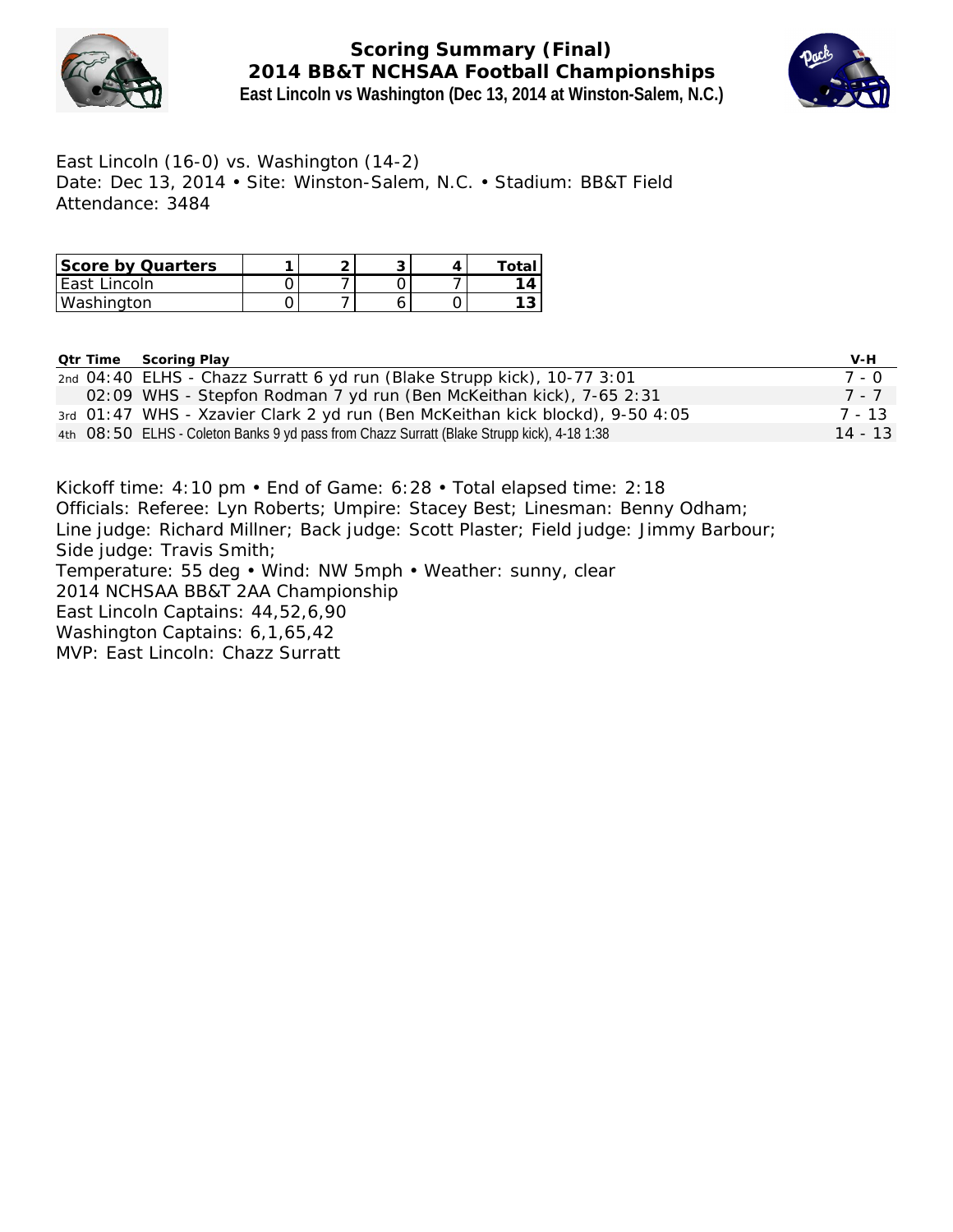

## **Team Statistics (Final) 2014 BB&T NCHSAA Football Championships East Lincoln vs Washington (Dec 13, 2014 at Winston-Salem, N.C.)**



|                                | <b>ELHS</b>    | <b>WHS</b>     |
|--------------------------------|----------------|----------------|
| FIRST DOWNS                    | 13             | 18             |
| Rushing                        | 6              | 17             |
| Passing                        | 6              | 1              |
| Penalty                        | $\mathbf{1}$   | $\overline{O}$ |
| NET YARDS RUSHING              | 57             | 309            |
| <b>Rushing Attempts</b>        | 30             | 54             |
| Average Per Rush               | 1.9            | 5.7            |
| Rushing Touchdowns             | 1              | $\overline{2}$ |
| Yards Gained Rushing           | 115            | 324            |
| Yards Lost Rushing             | 58             | 15             |
| NET YARDS PASSING              | 212            | 6              |
| Completions-Attempts-Int       | $15 - 28 - 0$  | $2 - 6 - 0$    |
| Average Per Attempt            | 7.6            | 1.0            |
| Average Per Completion         | 14.1           | 3.0            |
| Passing Touchdowns             | 1              | 0              |
| <b>TOTAL OFFENSE YARDS</b>     | 269            | 315            |
| Total offense plays            | 58             | 60             |
| Average Gain Per Play          | 4.6            | 5.2            |
| Fumbles: Number-Lost           | $5 - 1$        | $3 - 1$        |
| Penalties: Number-Yards        | $5 - 35$       | $6 - 37$       |
| PUNTS-YARDS                    | 4-154          | $3 - 103$      |
| Average Yards Per Punt         | 38.5           | 34.3           |
| Net Yards Per Punt             | 36.2           | 34.3           |
| Inside 20                      | 2              | 0              |
| 50+ Yards                      | 0              | 0              |
| Touchbacks                     | 0              | 0              |
| Fair catch                     | $\overline{2}$ | 1              |
| KICKOFFS-YARDS                 | $3 - 110$      | $3 - 119$      |
| Average Yards Per Kickoff      | 36.7           | 39.7           |
| Net Yards Per Kickoff          | 34.0           | 29.0           |
| Touchbacks                     | 0              | 0              |
| Punt returns: Number-Yards-TD  | $1 - 0 - 0$    | $1 - 9 - 0$    |
| Average Per Return             | 0.0            | 9.0            |
| Kickoff returns: Number-Yds-TD | $3 - 32 - 0$   | $2 - 8 - 0$    |
| Average Per Return             | 10.7           | 4.0            |
| Interceptions: Number-Yds-TD   | $0 - 0 - 0$    | $0 - 0 - 0$    |
| Fumble Returns: Number-Yds-TD  | $1 - 2 - 0$    | $0 - 0 - 0$    |
| Miscellaneous Yards            | 0              | 0              |
| Possession Time                | 22:15          | 25:45          |
| 1st Quarter                    | 4:02           | 7:58           |
| 2nd Quarter                    | 4:39           | 7:21           |
| 3rd Quarter                    | 6:25           | 5:35           |
| 4th Quarter                    | 7:09           | 4:51           |
| <b>Third-Down Conversions</b>  | 7 of 15        | 6 of 12        |
| Fourth-Down Conversions        | 1 of 2         | 1 of 3         |
| Red-Zone Scores-Chances        | $2 - 4$        | $2 - 2$        |
| Touchdowns                     | $2 - 4$        | $2 - 2$        |
| Field goals                    | $0 - 4$        | $0 - 2$        |
| Sacks By: Number-Yards         | $1 - 5$        | $2 - 15$       |
| <b>PAT Kicks</b>               | $2 - 2$        | $1 - 2$        |
| <b>Field Goals</b>             | 0-1            | $O-O$          |
| Points off turnovers           | 7              | 6              |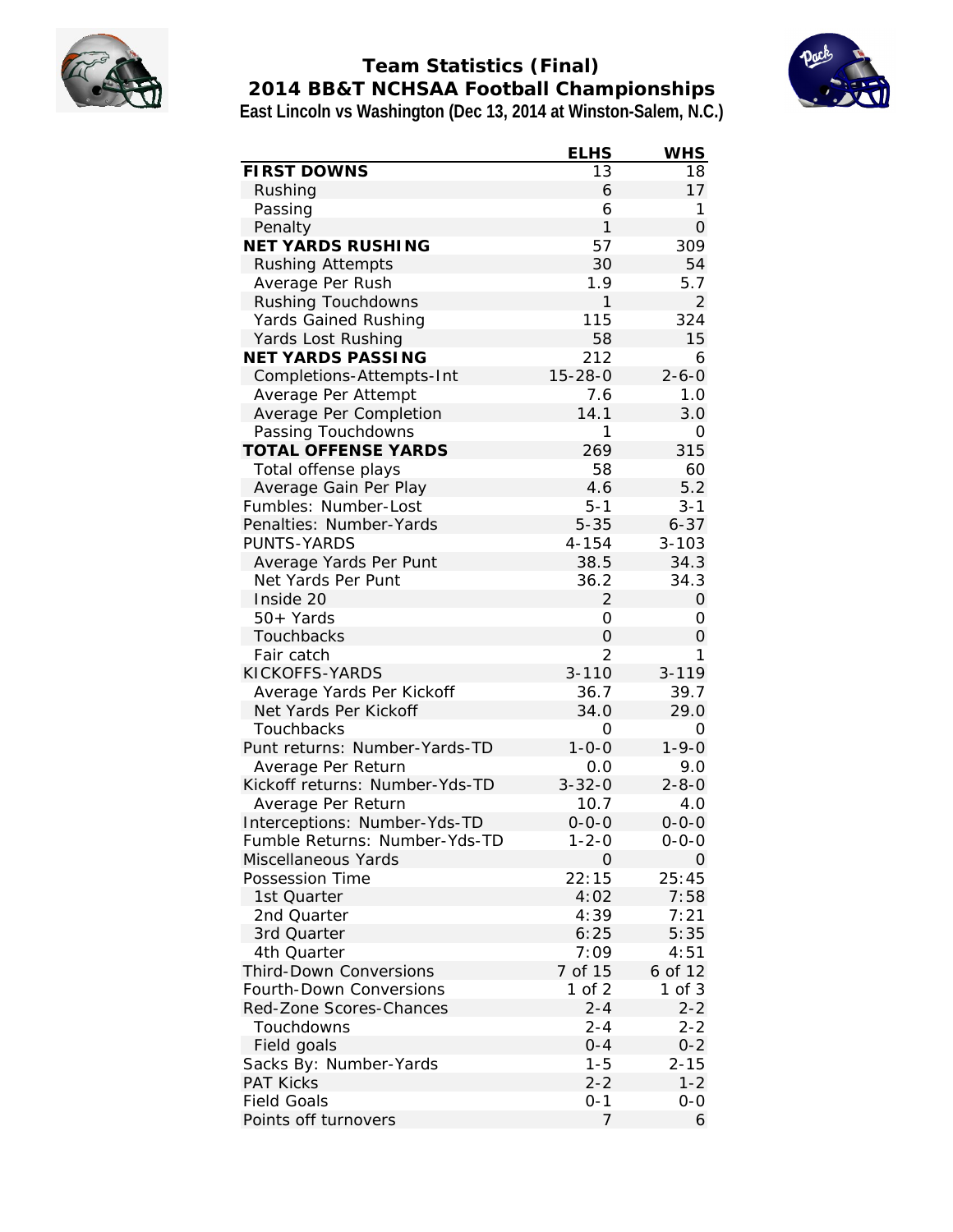

# **Individual Statistics (Final) 2014 BB&T NCHSAA Football Championships East Lincoln vs Washington (Dec 13, 2014 at Winston-Salem, N.C.)**



## **East Lincoln Washington**

| Rushing<br>Chazz Surratt<br><b>Coleton Banks</b><br>Damarius Valentine<br>Totals | No. Gain Loss<br>Net<br>ТD<br>Avg<br>Lq<br>23<br>102<br>27<br>75<br>29<br>1<br>3.3<br>3<br>11<br>10<br>$\mathbf{1}$<br>$\circ$<br>8<br>0.3<br>$\overline{2}$<br>2<br>21<br>$-19$<br>$-4.8$<br>4<br>0<br>$\overline{57}$<br>$\overline{30}$<br>115<br>58<br>$\mathbf{1}$<br>29<br>1.9 | Rushing<br>Markel Spencer<br>Xzavier Clark<br>Stepfon Rodman<br>Patrick Thompson<br>RayekwonSatterwaithe<br>Totals | No. Gain Loss<br>23<br>113<br>14<br>100<br>13<br>91<br>2<br>14<br>$\overline{c}$<br>6<br>54<br>324 | Net<br>2<br>111<br>$\mathbf 0$<br>100<br>8<br>83<br>5<br>0<br>15<br>309 | TD<br>La<br>18<br>0<br>20<br>1<br>13<br>1<br>14<br>9<br>$\Omega$<br>6<br>0<br>$\overline{2}$<br>20 | Avg<br>4.8<br>7.1<br>6.4<br>4.5<br>4<br>3.0<br>5.7 |
|----------------------------------------------------------------------------------|--------------------------------------------------------------------------------------------------------------------------------------------------------------------------------------------------------------------------------------------------------------------------------------|--------------------------------------------------------------------------------------------------------------------|----------------------------------------------------------------------------------------------------|-------------------------------------------------------------------------|----------------------------------------------------------------------------------------------------|----------------------------------------------------|
| Passing                                                                          | $C - A - I$<br>Yds TD<br>Long Sack                                                                                                                                                                                                                                                   | Passing                                                                                                            | $C - A - I$                                                                                        | Yds                                                                     | TD_Long_Sack                                                                                       |                                                    |
| Chazz Surratt                                                                    | $15 - 28 - 0$<br>212<br>1<br>48<br>$\overline{2}$                                                                                                                                                                                                                                    | Patrick Thompson                                                                                                   | $2 - 5 - 0$                                                                                        | 6                                                                       | $\Omega$<br>7                                                                                      | 1                                                  |
| <b>Totals</b>                                                                    | $\overline{2}$<br>$\overline{212}$<br>$\overline{1}$<br>$15 - 28 - 0$<br>48                                                                                                                                                                                                          | RayekwonSatterwaithe<br>Totals                                                                                     | $0 - 1 - 0$<br>$\overline{2} - 6 - 0$                                                              | 0<br>6                                                                  | O<br>0<br>$\overline{0}$<br>$\overline{7}$                                                         | 0<br>$\mathbf{1}$                                  |
| Receiving                                                                        | Yards<br>TD<br>No.<br>Long                                                                                                                                                                                                                                                           | Receiving                                                                                                          | No. Yards                                                                                          | TD                                                                      | Long                                                                                               |                                                    |
| Damarius Valentine                                                               | 65<br>4<br>$\Omega$<br>48                                                                                                                                                                                                                                                            | Javon Whitney                                                                                                      | 2                                                                                                  | $\mathbf 0$<br>6                                                        | 7                                                                                                  |                                                    |
| Coleton Banks                                                                    | 4<br>36<br>11<br>1                                                                                                                                                                                                                                                                   | Totals                                                                                                             | $\overline{2}$                                                                                     | 6<br>$\Omega$                                                           | $\overline{7}$                                                                                     |                                                    |
| Cameron Dollar                                                                   | 3<br>65<br>$\Omega$<br>41                                                                                                                                                                                                                                                            |                                                                                                                    |                                                                                                    |                                                                         |                                                                                                    |                                                    |
| Sage Surratt                                                                     | 3<br>34<br>$\Omega$<br>13                                                                                                                                                                                                                                                            |                                                                                                                    |                                                                                                    |                                                                         |                                                                                                    |                                                    |
| Chris Cox                                                                        | 1<br>12<br>$\mathsf{O}\xspace$<br>12                                                                                                                                                                                                                                                 |                                                                                                                    |                                                                                                    |                                                                         |                                                                                                    |                                                    |
| Totals                                                                           | $\overline{15}$<br>$\overline{48}$<br>212<br>1                                                                                                                                                                                                                                       |                                                                                                                    |                                                                                                    |                                                                         |                                                                                                    |                                                    |
| Punting                                                                          | Avg Long In20                                                                                                                                                                                                                                                                        |                                                                                                                    |                                                                                                    |                                                                         | Avg Long In20                                                                                      |                                                    |
| <b>Blake Strupp</b>                                                              | No.<br>Yds<br><u>TB</u><br>154<br>$\overline{2}$<br>4<br>38.5<br>40<br>$\overline{0}$                                                                                                                                                                                                | Punting<br>Patrick Thompson                                                                                        | No.<br>Yds<br>3<br>103                                                                             | 34.3                                                                    | 47                                                                                                 | TВ<br>0<br>0                                       |
| Totals                                                                           | $\overline{2}$<br>$\overline{4}$<br>$\Omega$<br>154<br>38.5<br>40                                                                                                                                                                                                                    | Totals                                                                                                             | $\overline{3}$<br>103                                                                              | 34.3                                                                    | $\overline{47}$                                                                                    | $\overline{O}$<br>$\Omega$                         |
|                                                                                  | Punt<br>Kickoff<br>Intercept                                                                                                                                                                                                                                                         |                                                                                                                    | Punt                                                                                               | Kickoff                                                                 |                                                                                                    | Intercept                                          |
| Returns                                                                          | Lg No Yds<br>Lg No Yds<br>No Yds<br>Lq                                                                                                                                                                                                                                               | Returns                                                                                                            | No Yds                                                                                             | $Lg$ No Yds                                                             | $Lg$ No Yds                                                                                        | Lg                                                 |
| Damarius Valentine                                                               | $\overline{17}$<br>$\overline{O}$<br>$\overline{O}$<br>$\mathbf{1}$<br>17<br>$\overline{O}$<br>1<br>$\Omega$<br>$\mathsf O$                                                                                                                                                          | RayekwonSatterwaithe                                                                                               | $\overline{O}$<br>9<br>1                                                                           | $\Omega$<br>$\Omega$                                                    | $\overline{O}$<br>$\Omega$                                                                         | $\Omega$<br>$\overline{O}$                         |
| <b>Coleton Banks</b>                                                             | 12<br>12<br>0<br>$\mathbf 0$<br>$\overline{O}$<br>$\mathbf 0$<br>$\circ$<br>$\mathbf 0$<br>1                                                                                                                                                                                         | <b>Clinton Pope</b>                                                                                                | $\mathsf O$<br>$\mathbf 0$<br>$\circ$                                                              | 11<br>$\mathbf{1}$                                                      | 11<br>$\mathbf 0$                                                                                  | $\mathbf 0$<br>0                                   |
| Sam Krehnbrink                                                                   | 3<br>0<br>$\mathsf O$<br>4<br>$\circ$<br>$\mathsf O$<br>0<br>0                                                                                                                                                                                                                       | Lexroy Brown                                                                                                       | 0<br>0<br>0                                                                                        | $-3$<br>1                                                               | $\circ$<br>0                                                                                       | $\mathbf 0$<br>0                                   |
| Totals                                                                           | $\mathbf{1}$<br>3<br>32<br>$\overline{O}$<br>$\Omega$<br>$\overline{O}$<br>17<br>$\overline{O}$<br>$\Omega$                                                                                                                                                                          | Totals                                                                                                             | $\mathbf{1}$<br>9<br>$\overline{0}$                                                                | $\overline{2}$<br>$\overline{8}$                                        | $\overline{11}$<br>$\overline{O}$                                                                  | $\overline{0}$<br>$\Omega$                         |
| Field goals<br><b>Blake Strupp</b>                                               | Time<br>Dist<br>Result<br>Qtr<br>40 yards<br>01:43<br>Missed<br>1st                                                                                                                                                                                                                  | Field goals                                                                                                        | Time<br>Qtr                                                                                        | Dist                                                                    | Result                                                                                             |                                                    |
|                                                                                  |                                                                                                                                                                                                                                                                                      |                                                                                                                    |                                                                                                    |                                                                         |                                                                                                    |                                                    |
| Kickoffs                                                                         | No. Yards<br>TВ<br>OВ<br>Avg<br>36.7<br>$\Omega$<br>3<br>110<br>1                                                                                                                                                                                                                    | Kickoffs                                                                                                           | No.<br>Yards<br>3<br>119                                                                           | Avg<br>39.7                                                             | TВ<br>$\Omega$                                                                                     | $\overline{OB}$<br>$\Omega$                        |
| <b>Blake Strupp</b>                                                              |                                                                                                                                                                                                                                                                                      | William Page                                                                                                       |                                                                                                    |                                                                         |                                                                                                    |                                                    |
| All-purpose                                                                      | PR<br><b>Rcv</b><br>KR<br>IR<br>Run<br>Total                                                                                                                                                                                                                                         | All-purpose                                                                                                        | <b>Rcv</b><br>Run                                                                                  | KR                                                                      | PR<br>IR                                                                                           | Total                                              |
| Chazz Surratt                                                                    | 75<br>$\mathbf 0$<br>0<br>$\mathbf{O}$<br>$\mathbf 0$<br>75                                                                                                                                                                                                                          | Markel Spencer                                                                                                     | 111<br>$\mathbf 0$                                                                                 | 0                                                                       | $\mathbf 0$<br>$\mathbf 0$                                                                         | 111                                                |
| Cameron Dollar                                                                   | 65<br>$\mathbf 0$<br>65<br>0<br>$\mathbf 0$<br>0                                                                                                                                                                                                                                     | Xzavier Clark                                                                                                      | 100<br>0                                                                                           | 0                                                                       | $\circ$<br>$\mathbf 0$                                                                             | 100                                                |
| Damarius Valentine                                                               | $-19$<br>17<br>0<br>63<br>65<br>$\circ$                                                                                                                                                                                                                                              | Stepfon Rodman                                                                                                     | 83<br>$\mathbf 0$                                                                                  | O                                                                       | 0<br>0                                                                                             | 83                                                 |
| <b>Coleton Banks</b>                                                             | 12<br>1<br>36<br>$\Omega$<br>$\Omega$<br>49                                                                                                                                                                                                                                          | RayekwonSatterwaithe                                                                                               | $\Omega$<br>6                                                                                      | $\Omega$                                                                | 9<br>$\Omega$                                                                                      | 15                                                 |

FUMBLES: East Lincoln-Chazz Surratt 3-1; Damarius Valentine 1-0; Sam Krehnbrink 1-0. Washington-Markel Spencer 1-1; Lexroy Brown 1-0; RayekwonSatterwaithe 1-0.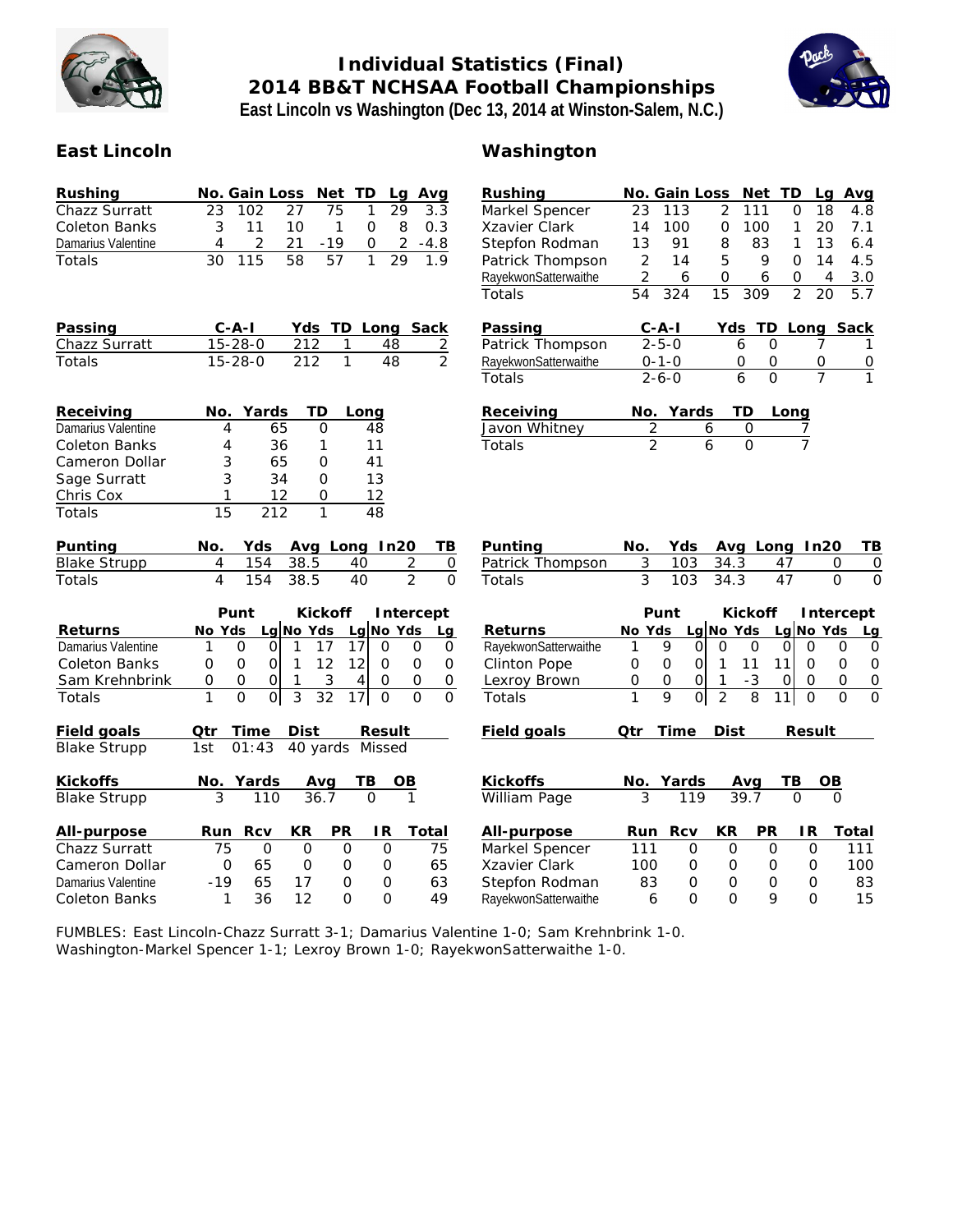

#### **Defensive Statistics (Final) 2014 BB&T NCHSAA Football Championships East Lincoln vs Washington (Dec 13, 2014 at Winston-Salem, N.C.)**



| # | East Lincoln           | Solo            |                 |                | Ast Total Sacks-Yds | TFL-Yds     |                          | FF FR-Yds      | Int-Yds BrUp Blks |                          |              | QBH            |
|---|------------------------|-----------------|-----------------|----------------|---------------------|-------------|--------------------------|----------------|-------------------|--------------------------|--------------|----------------|
|   | 51 TJ Mclain           | 5               | 10              | 15             |                     |             |                          |                |                   |                          |              |                |
|   | 90 Triston Dennis      | $\overline{2}$  | $\mathsf{Q}$    | 11             | $0.5 - 2$           | $1.0 - 3$   | $\overline{\phantom{a}}$ | $1 - 2$        |                   | 1                        | 1            |                |
|   | 28 Trevor Childers     | 1               | 7               | 8              | $0.5 - 3$           | $0.5 - 3$   | ÷,                       |                |                   | ÷,                       |              |                |
|   | 53 Lucas Lambeck       | $\overline{2}$  | 5               | $\overline{7}$ |                     | $0.5 - 1$   |                          |                |                   |                          |              |                |
|   | 24 Sam Krehnbrink      | 3               | 3               | 6              |                     | $1.0 - 1$   |                          |                |                   |                          |              |                |
| 6 | Damarius Valentine     | 3               | 3               | 6              |                     | $0.5 - 1$   |                          |                |                   |                          |              |                |
|   | 44 Matt Schenck        | 2               | $\overline{2}$  | 4              |                     | $0.5 - 0$   | 1                        |                |                   |                          |              |                |
|   | 31 Torey Haynes        | 0               | $\overline{4}$  | $\overline{4}$ |                     |             | $\overline{a}$           |                |                   |                          |              |                |
|   | 99 Chris. Tyson-Bryant | $\overline{2}$  | $\mathbf{1}$    | 3              |                     |             |                          |                |                   |                          |              |                |
|   | 20 Grant Athey         | $\overline{2}$  | $\mathbf{1}$    | 3              |                     |             |                          |                |                   |                          |              |                |
|   | 32 Caleb Brooks        | 0               | 3               | 3              |                     |             |                          |                |                   |                          |              |                |
|   | 68 Austin Lunceford    | 0               | 3               | 3              |                     |             |                          |                |                   |                          |              |                |
|   | 12 Chazz Surratt       | $\overline{2}$  | $\mathbf{O}$    | $\overline{2}$ |                     | $1.0 - 7$   |                          |                |                   |                          |              |                |
| 5 | <b>Blake Strupp</b>    | $\overline{2}$  | $\overline{O}$  | $\overline{2}$ |                     |             |                          |                |                   |                          |              |                |
|   | 42 Eric Thomas         | $\overline{2}$  | $\mathbf{O}$    | $\overline{2}$ |                     |             |                          |                |                   |                          |              |                |
|   | 77 Bailey George       | 0               | $\overline{2}$  | $\overline{2}$ |                     |             |                          |                |                   |                          |              |                |
|   | 21 Coleton Banks       | $\Omega$        | 1               | $\mathbf{1}$   |                     |             |                          |                |                   |                          |              |                |
|   | 82 Johnathon Bartels   | 0               |                 |                |                     |             |                          |                |                   | $\overline{\phantom{a}}$ |              |                |
|   | Totals                 | 28              | $\overline{55}$ | 83             | $1.0 - 5$           | $5.0 - 16$  | $\mathbf{1}$             | $1 - 2$        | $O-O$             | $\mathbf{1}$             | $\mathbf{1}$ | $\overline{O}$ |
|   |                        |                 |                 |                |                     |             |                          |                |                   |                          |              |                |
| # | Washington             | Solo            |                 |                | Ast Total Sacks-Yds | TFL-Yds     | FF.                      | FR-Yds         | Int-Yds BrUp      |                          | <b>Blks</b>  | QBH            |
|   | 42 Jamond Ebron        | $\overline{5}$  | 4               | 9              |                     | $2.5 - 12$  |                          |                |                   |                          |              |                |
|   | 24 Lexroy Brown        | $\overline{2}$  | $\overline{7}$  | 9              |                     | $1.5 - 8$   |                          |                |                   |                          |              |                |
|   | 22 Brandon Jackson     | 4               | 3               | 7              |                     |             |                          |                |                   | 1                        |              |                |
|   | 84 Myron Brooks        | $\overline{4}$  | 3               | $\overline{7}$ |                     | $1.0 - 1$   |                          |                |                   | $\overline{2}$           |              |                |
| 5 | Diavontrei Moore       | 3               | 4               | 7              |                     | $1.0 - 11$  |                          |                |                   | 1                        |              |                |
| 7 | RayekwonSatterwaith    | $\mathbf{1}$    | $\overline{4}$  | 5              |                     |             |                          |                |                   | 1                        |              |                |
|   | 32 Jeremiah Windley    | 1               | $\overline{4}$  | 5              | $1.0 - 9$           | $2.0 - 11$  |                          |                |                   |                          |              |                |
|   | 10 Hasaan Credle       | $\overline{2}$  | $\overline{2}$  | $\overline{4}$ |                     | $0.5 - 0$   | $\overline{\phantom{a}}$ |                |                   |                          |              |                |
|   | 88 Kyle Krajewski      | 1               | $\overline{2}$  | $\mathfrak{Z}$ | $1.0 - 6$           | $1.5 - 7$   | 1                        | $\overline{a}$ |                   |                          |              |                |
|   | 78 Jayshawn Rome       | $\mathbf{1}$    | $\overline{2}$  | $\mathfrak{Z}$ |                     |             |                          |                |                   |                          |              |                |
|   | Eric Peartree          | 1               | $\overline{2}$  | 3              |                     | $1.0 - 2$   | $\overline{a}$           | $1 - 0$        |                   |                          |              |                |
|   | 18 Javon Whitney       | 1               | $\mathbf{1}$    | $\overline{2}$ |                     |             |                          |                |                   |                          |              |                |
| 6 | Markel Spencer         | 1               | O               | $\mathbf{1}$   |                     |             |                          |                |                   | $\overline{\phantom{a}}$ |              |                |
|   | Totals                 | $\overline{27}$ | $\overline{38}$ | 65             | $2.0 - 15$          | $11.0 - 52$ | $\mathbf{1}$             | $1 - 0$        | $O-O$             | 6                        | 0            | $\mathbf{1}$   |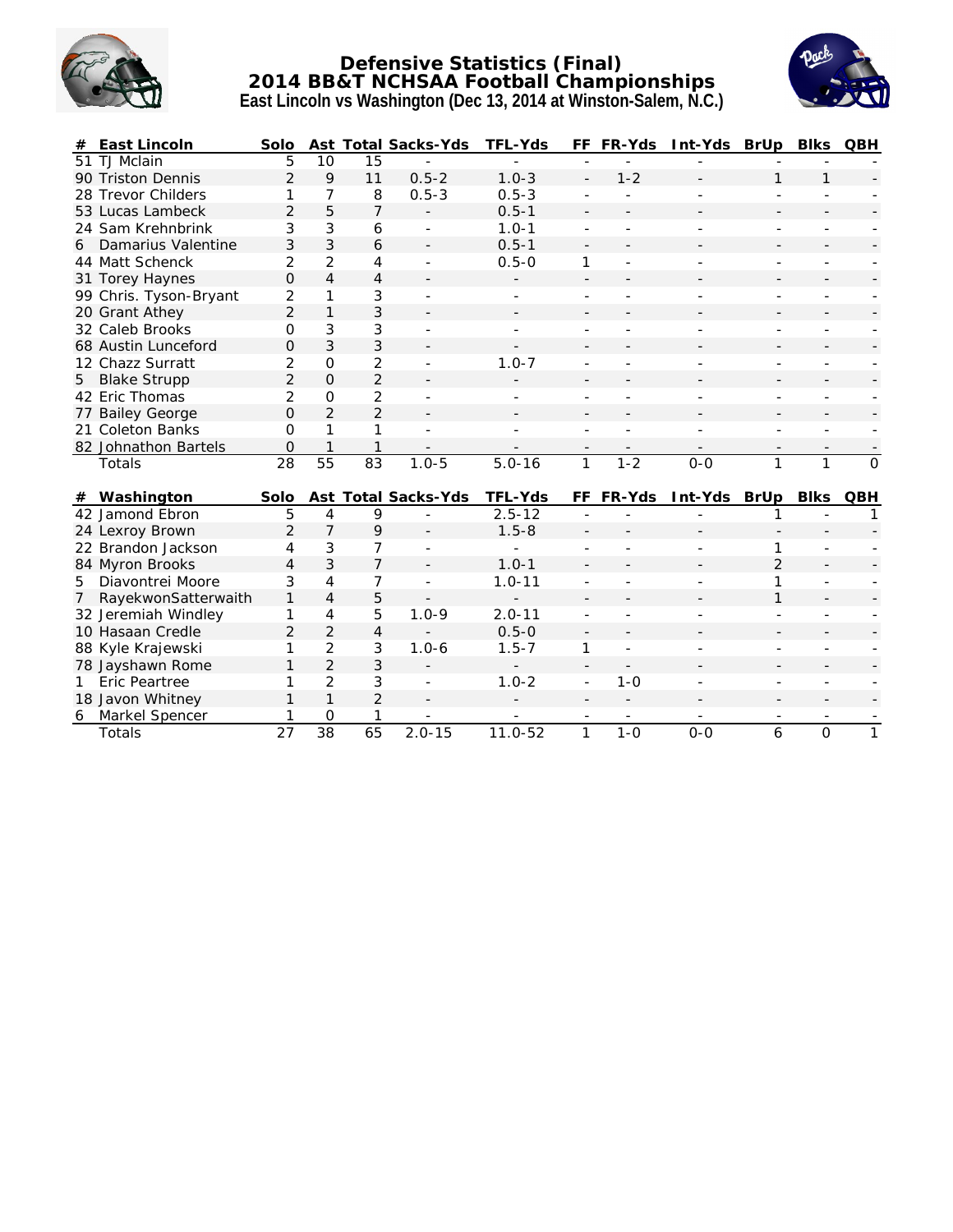

## **Drive Chart (By Team) (Final) 2014 BB&T NCHSAA Football Championships East Lincoln vs Washington (Dec 13, 2014 at Winston-Salem, N.C.)**



| Drive Started |                 |                 |       |               |                 | Drive Ended | Consumed      |                                       |      |
|---------------|-----------------|-----------------|-------|---------------|-----------------|-------------|---------------|---------------------------------------|------|
| Team          | Qtr             | Spot            | Time  | Obtained      | Spot            | Time        | How lost      | Yds<br>PI<br>$\overline{\phantom{a}}$ | TOP  |
| <b>ELHS</b>   | 1st             | E24             | 05:45 | Downs         | W23             | 01:43       | Missed FG     | - 53<br>10                            | 4:02 |
| <b>ELHS</b>   | 2 <sub>nd</sub> | E23             | 07:41 | <b>Downs</b>  | W <sub>00</sub> | 04:40       | *TOUCHDOWN    | 10<br>77<br>$\qquad \qquad -$         | 3:01 |
| <b>ELHS</b>   |                 | E <sub>29</sub> | 02:01 | Kickoff       | E37             | 00:31       | Punt          | - 8                                   | 1:30 |
| <b>ELHS</b>   | 3rd             | E34             | 11:57 | Kickoff       | E49             | 09:50       | Punt          | -15<br>6<br>$\overline{\phantom{a}}$  | 2:07 |
| <b>ELHS</b>   |                 | E39             | 08:20 | Punt          | E <sub>50</sub> | 05:52       | <b>Fumble</b> | 5<br>-11<br>$\overline{\phantom{a}}$  | 2:28 |
| <b>ELHS</b>   |                 | E30             | 01:39 | Kickoff       | E46             | 10:36       | Punt          | 7 - 16                                | 3:03 |
| <b>ELHS</b>   | 4th             | W18             | 10:28 | <b>Fumble</b> | W <sub>00</sub> | 08:50       | *TOUCHDOWN    | -18<br>4<br>$\overline{\phantom{0}}$  | 1:38 |
| <b>ELHS</b>   |                 | E28             | 07:11 | Punt          | E25             | 06:08       | Punt          | (3)<br>3<br>$\overline{\phantom{a}}$  | 1:03 |
| <b>ELHS</b>   |                 | E47             | 04:00 | Punt          | W <sub>01</sub> | 00:56       | Downs         | 52<br>$\sim$                          | 3:04 |

|                        | 1st     | 2nd     | 3rd     | 4th     | 1st.            | 2nd     |          |
|------------------------|---------|---------|---------|---------|-----------------|---------|----------|
| East Lincoln           | ∩tr     | ∩tr     | ∩tr     | ∩tr     | Half            | Half    | Total    |
| Time of possession     | 04:02   | 04:39   | 06:25   | 07:09   | 08:41           | 13:34   | 22:15    |
| 3rd down conversions   | $2 - 3$ | $3 - 4$ | $2 - 4$ | $O - 4$ | $5 - 7$         | $2 - 8$ | $7 - 15$ |
| Average field position | E24     | E26     | E34     | W48     | F <sub>25</sub> | F43     | F37      |
| 4th down conversions   | 0-0     | ი-ი     | റ-റ     | 1-2     | $0 - 0$         | $1 - 2$ | $1 - 2$  |

| Drive Started |     |                 |       |               |                 | Drive Ended | Consumed    |                                      |      |
|---------------|-----|-----------------|-------|---------------|-----------------|-------------|-------------|--------------------------------------|------|
| Team          | Qtr | Spot            | Time  | Obtained      | <b>Spot</b>     | Time        | How lost    | Yds<br>PI<br>$\overline{a}$          | TOP  |
| <b>WHS</b>    | 1st | W35             | 12:00 | Kickoff       | E24             | 05:45       | Downs       | 12<br>41<br>$\overline{\phantom{a}}$ | 6:15 |
| <b>WHS</b>    |     | W <sub>20</sub> | 01:43 | Missed FG     | E23             | 07:41       | Downs       | 57<br>14<br>$\sim$                   | 6:02 |
| <b>WHS</b>    | 2nd | W35             | 04:40 | Kickoff       | <b>EOO</b>      | 02:09       | *TOUCHDOWN  | - 65                                 | 2:31 |
| <b>WHS</b>    |     | W35             | 00:31 | Punt          | E41             | 00:00       | End of half | $3 - 24$                             | 0:31 |
| <b>WHS</b>    | 3rd | W11             | 09:50 | Punt          | W <sub>20</sub> | 08:20       | Punt        | 3<br>- 9                             | 1:30 |
| <b>WHS</b>    |     | W50             | 05:52 | <b>Fumble</b> | IEOO            | 01:47       | *TOUCHDOWN  | 9<br>50<br>$ \,$                     | 4:05 |
| <b>WHS</b>    | 4th | W15             | 10:36 | Punt          | W18             | 10:28       | Fumble      | $-3$                                 | 0:08 |
| <b>WHS</b>    |     | W <sub>20</sub> | 08:44 | Kickoff       | W <sub>25</sub> | 07:11       | Punt        | $3 - 5$                              | 1:33 |
| <b>WHS</b>    |     | W37             | 06:08 | Punt          | W38             | 04:00       | Punt        | 3<br>- 1                             | 2:08 |
| <b>WHS</b>    |     | W <sub>01</sub> | 00:56 | Downs         | W32             | 00:00       | End of half | $5 - 31$                             | 0:56 |

|                        | 1st     | 2nd     | 3rd     | 4th     | 1st     | 2nd             |                 |
|------------------------|---------|---------|---------|---------|---------|-----------------|-----------------|
| Washington             | ∩tr     | Otr     | Otr     | ∩tr     | Half    | Half            | Total           |
| Time of possession     | 07:58   | 07:21   | 05:35   | 04:51   | 15:19   | 10:26           | 25:45           |
| 3rd down conversions   | $2 - 3$ | $2 - 3$ | $1 - 3$ | $1 - 3$ | $4-6$   | $2 - 6$         | $6 - 12$        |
| Average field position | W27     | W35     | W30     | W18     | W31     | W <sub>22</sub> | W <sub>25</sub> |
| 4th down conversions   | በ-1     | ∩−1     | 1 - 1   | ೧-೧     | $0 - 2$ | 1 - 1           | $1 - 3$         |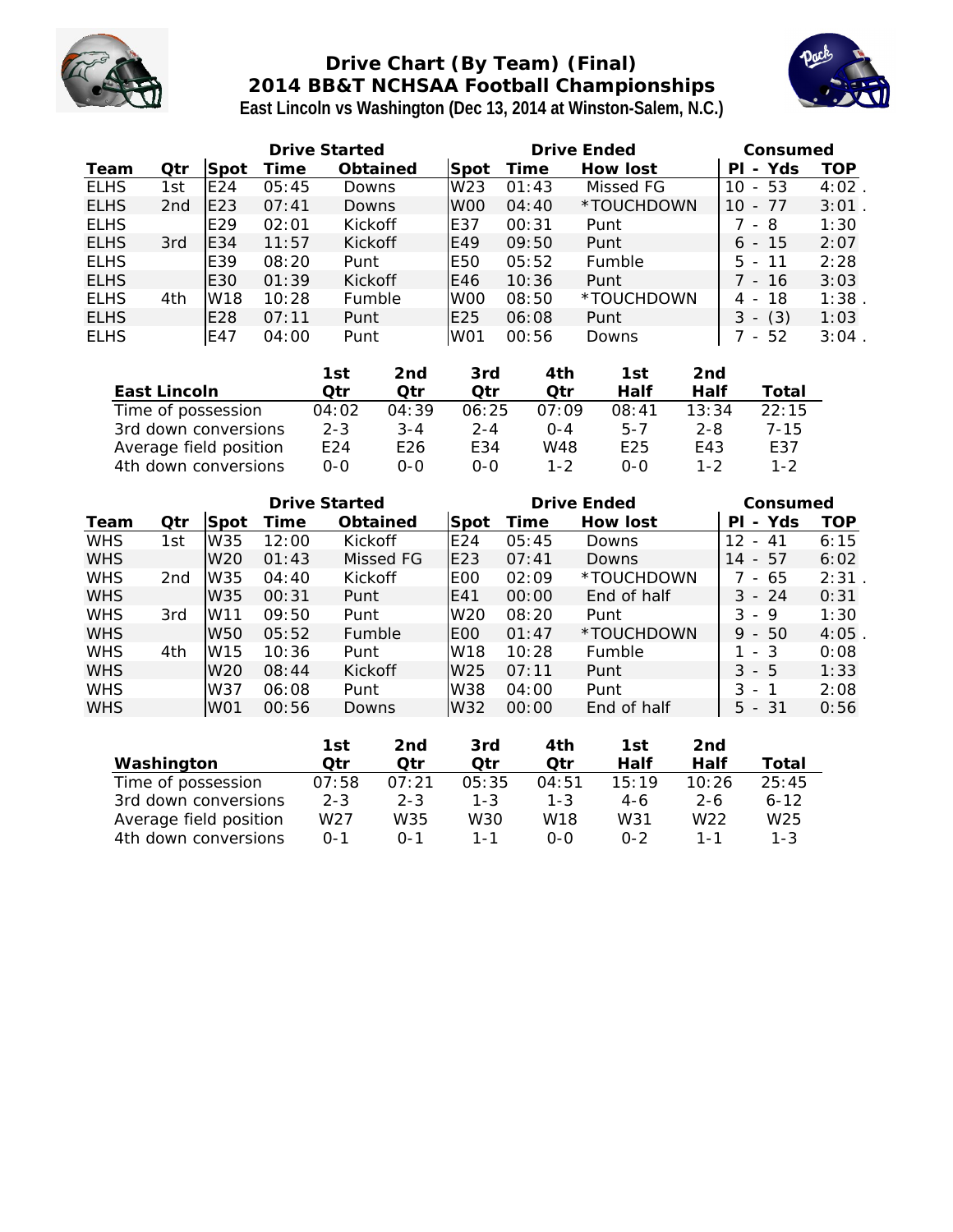

# **Drive Chart (By Quarter) (Final) 2014 BB&T NCHSAA Football Championships East Lincoln vs Washington (Dec 13, 2014 at Winston-Salem, N.C.)**



|             |     |                 | Drive Started |           |                 | Drive Ended | Consumed    |                                      |            |
|-------------|-----|-----------------|---------------|-----------|-----------------|-------------|-------------|--------------------------------------|------------|
| Team        | Otr | Spot            | Time          | Obtained  | Spot            | Time        | How lost    | Yds<br>ΡI<br>$\sim$                  | <b>TOP</b> |
| <b>WHS</b>  | 1st | W35             | 12:00         | Kickoff   | E24             | 05:45       | Downs       | $12 \overline{ }$<br>- 41            | 6:15       |
| <b>ELHS</b> |     | E24             | 05:45         | Downs     | W23             | 01:43       | Missed FG   | 53<br>10<br>$\sim$                   | 4:02       |
| <b>WHS</b>  |     | W20             | 01:43         | Missed FG | E23             | 07:41       | Downs       | 57<br>14 -                           | 6:02       |
| <b>ELHS</b> | 2nd | E23             | 07:41         | Downs     | W <sub>00</sub> | 04:40       | *TOUCHDOWN  | 10<br>77<br>$\overline{\phantom{a}}$ | 3:01       |
| <b>WHS</b>  |     | W35             | 04:40         | Kickoff   | E <sub>0</sub>  | 02:09       | *TOUCHDOWN  | $7 -$<br>65                          | 2:31       |
| <b>ELHS</b> |     | E29             | 02:01         | Kickoff   | E37             | 00:31       | Punt        | 7 - 8                                | 1:30       |
| <b>WHS</b>  |     | W35             | 00:31         | Punt      | E41             | 00:00       | End of half | 24<br>3<br>$\overline{\phantom{a}}$  | 0:31       |
| <b>ELHS</b> | 3rd | E34             | 11:57         | Kickoff   | E49             | 09:50       | Punt        | -15<br>6<br>$\overline{a}$           | 2:07       |
| <b>WHS</b>  |     | W11             | 09:50         | Punt      | W20             | 08:20       | Punt        | 3<br>9<br>$\sim$                     | 1:30       |
| <b>ELHS</b> |     | E39             | 08:20         | Punt      | E50             | 05:52       | Fumble      | 5<br>11<br>$\overline{\phantom{a}}$  | 2:28       |
| <b>WHS</b>  |     | W50             | 05:52         | Fumble    | E <sub>0</sub>  | 01:47       | *TOUCHDOWN  | 9<br>50<br>$\overline{\phantom{a}}$  | 4:05       |
| <b>ELHS</b> |     | E30             | 01:39         | Kickoff   | E46             | 10:36       | Punt        | $7 -$<br>16                          | 3:03       |
| <b>WHS</b>  | 4th | W15             | 10:36         | Punt      | W18             | 10:28       | Fumble      | 3<br>1<br>$\sim$                     | 0:08       |
| <b>ELHS</b> |     | W18             | 10:28         | Fumble    | W <sub>00</sub> | 08:50       | *TOUCHDOWN  | 18<br>4 -                            | 1:38       |
| <b>WHS</b>  |     | W20             | 08:44         | Kickoff   | W25             | 07:11       | Punt        | 5<br>3<br>$\overline{\phantom{a}}$   | 1:33       |
| <b>ELHS</b> |     | E28             | 07:11         | Punt      | E <sub>25</sub> | 06:08       | Punt        | $3 -$<br>(3)                         | 1:03       |
| <b>WHS</b>  |     | W37             | 06:08         | Punt      | W38             | 04:00       | Punt        | 3<br>$\overline{\phantom{a}}$        | 2:08       |
| <b>ELHS</b> |     | E47             | 04:00         | Punt      | WO1             | 00:56       | Downs       | 52<br>$7 -$                          | $3:04$ .   |
| <b>WHS</b>  |     | W <sub>01</sub> | 00:56         | Downs     | W32             | 00:00       | End of half | 5<br>- 31                            | 0:56       |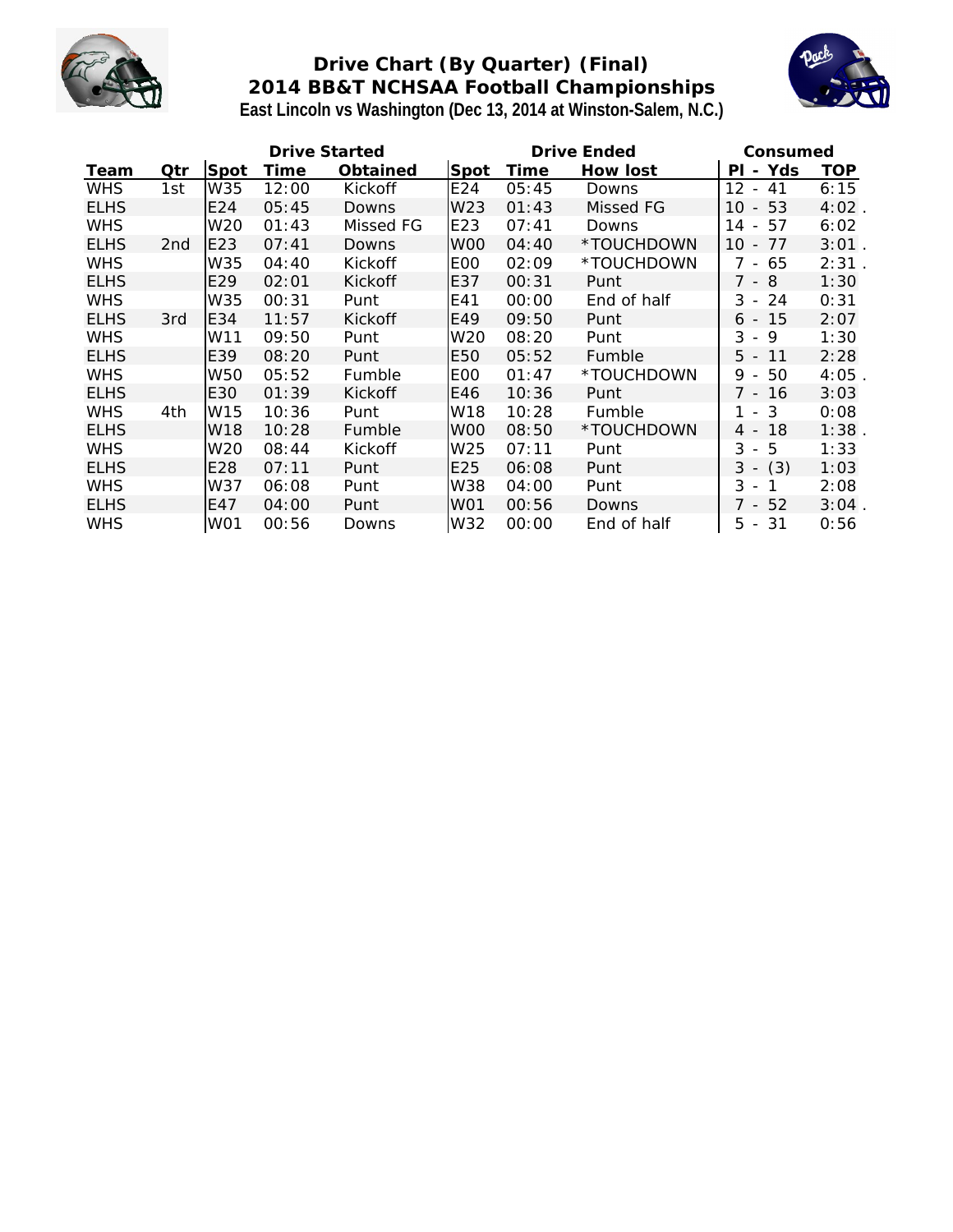

## **Play-by-Play Summary (1st quarter) East Lincoln vs Washington (Dec 13, 2014 at Winston-Salem, N.C.)**



|                                    | Washington wins toss, will receive. E. Lincoln will defend South EZ.                           |                |
|------------------------------------|------------------------------------------------------------------------------------------------|----------------|
|                                    | Strupp, Blake kickoff 25 yards to the WHS35, Brown, Lexroy return 0 yards to the WHS35,        |                |
|                                    | fumble by Brown, Lexroy recovered by WHS Brown, Lexroy at WHS33, Brown, Lexroy for loss of 1   |                |
|                                    | yard to the WHS32 (Athey, Grant; Banks, Coleton).                                              |                |
| 1-10 WHS 32                        | Spencer, Markel rush for 7 yards to the WHS39 (Krehnbrink, Sam).                               |                |
| 2-3 WHS 39                         | Rodman, Stepfon rush for 3 yards to the WHS42, 1ST DOWN WHS (; Mclain, TJ).                    | R1             |
| 1-10 WHS 42                        | Spencer, Markel rush for 6 yards to the WHS48 (Athey, Grant).                                  |                |
| 2-4 WHS 48                         | Spencer, Markel rush for 3 yards to the ELHS49 (Mclain, TJ; Valentine, D.).                    |                |
| Elhs 49<br>$3 - 1$                 | Spencer, Markel rush for 2 yards to the ELHS47, 1ST DOWN WHS (Dennis, Triston; Haynes, Torey). | R <sub>2</sub> |
| 1-10 Elhs 47                       | Clark, Xzavier rush for 3 yards to the ELHS44 (Mclain, TJ).                                    |                |
| Elhs 44<br>$2 - 7$                 | Spencer, Markel rush for 5 yards to the ELHS39 (Schenck, Matt).                                |                |
| $3 - 2$<br>Elhs 39                 | Rodman, Stepfon rush for 8 yards to the ELHS31, 1ST DOWN WHS (Thomas, Eric).                   | R <sub>3</sub> |
| 1-10 Elhs 31                       | Spencer, Markel rush for no gain to the ELHS31 (Haynes, Torey; Childers, Trevor).              |                |
| 2-10 Elhs 31                       | Spencer, Markel rush for 2 yards to the ELHS29 (Thomas, Eric).                                 |                |
| $3 - 8$<br>Elhs 29                 | Rodman, Stepfon rush for 3 yards to the ELHS26 (Haynes, Torey; Dennis, Triston).               |                |
| 4-5<br>Elhs 26                     | Satterwaithe, R. rush for 2 yards to the ELHS24 (Valentine, D.; Mclain, TJ).                   |                |
| EAST LINCOLN drive start at 05:45. | 12 plays, 42 yards, 6:15                                                                       |                |
| 1-10 Elhs 24                       | Valentine, D. rush for loss of 6 yards to the ELHS18, fumble by Valentine, D. recovered by     |                |
|                                    | ELHS Valentine, D. at ELHS13 (Moore, Diavontre).                                               |                |
| 2-21 Elhs 13                       | PENALTY WHS encroachment 5 yards to the ELHS18.                                                |                |
| 2-16 Elhs 18                       | Surratt, Chazz pass incomplete to Dollar, Cameron.                                             |                |
| 3-16 Elhs 18                       | Surratt, Chazz pass complete to Valentine, D. for 48 yards to the WHS34, 1ST DOWN ELHS,        | <b>P1</b>      |
|                                    | out-of-bounds (Brooks, Myron).                                                                 |                |
| 1-10 WHS 34                        | Surratt, Chazz rush for 5 yards to the WHS29 (Moore, Diavontre).                               |                |
| 2-5 WHS 29                         | Surratt, Chazz pass incomplete to Tomberlin, Chris.                                            |                |
| 3-5 WHS 29                         | Surratt, Chazz rush for loss of 6 yards to the WHS35, fumble by Surratt, Chazz recovered by    | R <sub>2</sub> |
|                                    | ELHS Surratt, Chazz at WHS35, Surratt, Chazz for 18 yards to the WHS17, 1ST DOWN ELHS          |                |
|                                    | (Credle, Hasaan).                                                                              |                |
| 1-10 WHS 17                        | Banks, Coleton rush for loss of 10 yards to the WHS27 (Ebron, Jamond).                         |                |
| 2-20 WHS 27                        | Surratt, Chazz pass incomplete.                                                                |                |
| 3-20 WHS 27                        | PENALTY ELHS false start 5 yards to the WHS32.                                                 |                |
| 3-25 WHS 32                        | Surratt, Chazz pass complete to Banks, Coleton for 9 yards to the WHS23 (Jackson, Brandon).    |                |
| 4-16 WHS 23                        | Strupp, Blake field goal attempt from 40 MISSED - wide left, spot at WHS20, clock 01:43.       |                |
|                                    | 10 plays, 53 yards, 4:02                                                                       |                |
| WASHINGTON drive start at 01:43.   |                                                                                                |                |
| 1-10 WHS 20                        | Clark, Xzavier rush for 2 yards to the WHS22 (Mclain, TJ).                                     |                |
| 2-8 WHS 22                         | Rodman, Stepfon rush for 12 yards to the WHS34, 1ST DOWN WHS (Dennis, Triston).                | R4             |
| 1-10 WHS 34                        | Thompson, Pat. pass incomplete to Whitney, Javon, dropped pass.                                |                |
| 2-10 WHS 34                        | Spencer, Markel rush for 14 yards to the WHS48, 1ST DOWN WHS (Athey, Grant).                   | R <sub>5</sub> |
| 1-10 WHS 48                        | Thompson, Pat. pass complete to Whitney, Javon for loss of 1 yard to the WHS47                 |                |
|                                    | (Krehnbrink, Sam).                                                                             |                |
|                                    | END OF 1st QUARTER: Washington 0, East Lincoln 0                                               |                |
|                                    |                                                                                                |                |

|                 |       | Time                    |   |   | 1st Downs |     |               | Conversions |            |                    |           |
|-----------------|-------|-------------------------|---|---|-----------|-----|---------------|-------------|------------|--------------------|-----------|
| Quarter Summarv | Score | Poss                    | R | D |           |     | 3rd           | 4th         | Rushina    | Passing            | Penalties |
| East Lincoln    |       | $0 \quad 04:02 \quad 1$ |   |   |           |     | 1 0 2 2-3 0-0 |             | $4 - (-4)$ | $2 - 5 - 0 - 57$   | 1-5       |
| Washington      |       | 0.07:58                 | 5 |   | - 0       | - 5 | $2 - 3$       | $O - 1$     | $15 - 72$  | $1 - 2 - 0 - (-1)$ | 1-5       |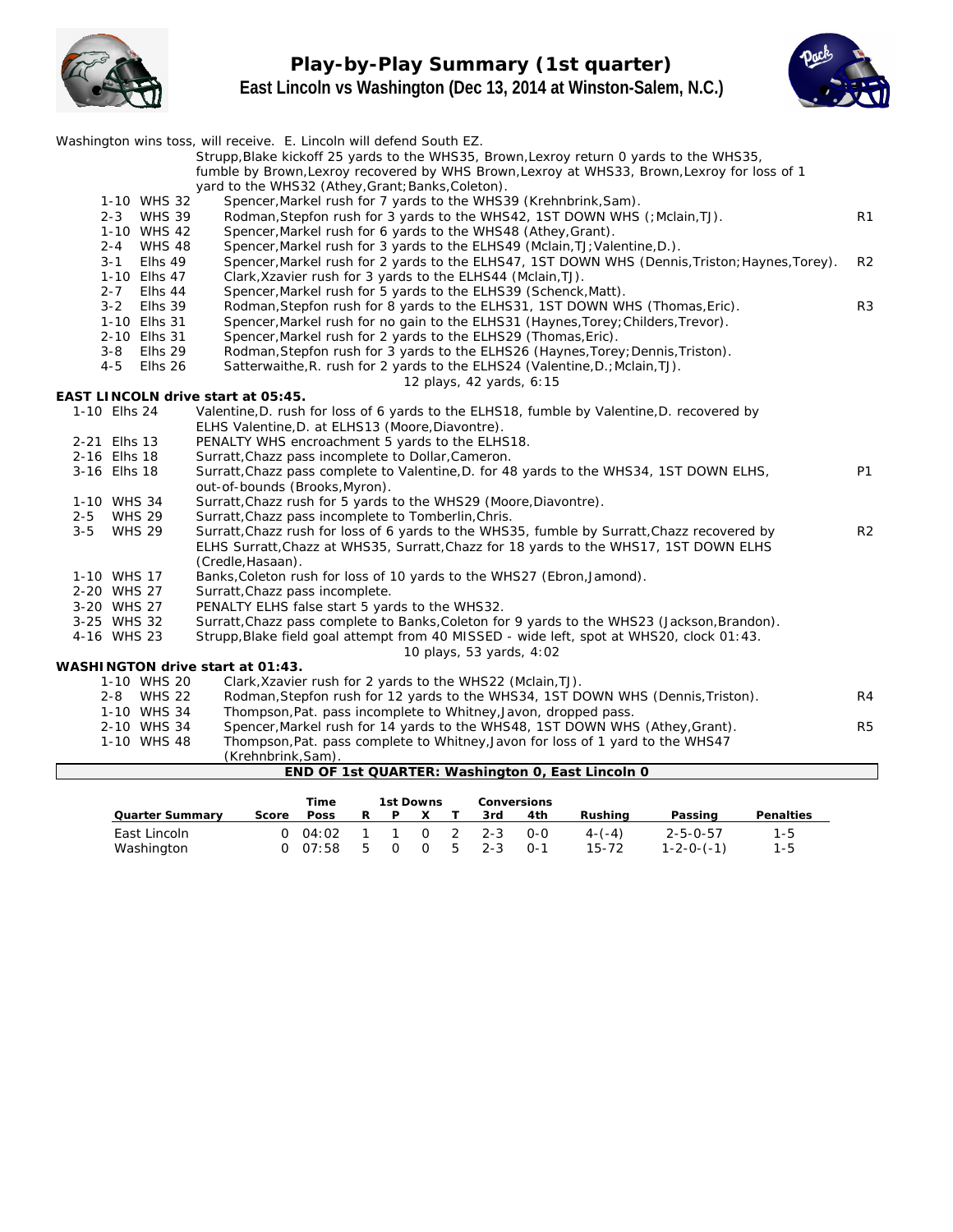

#### **Quickie Statistics (1st quarter) East Lincoln vs Washington (Dec 13, 2014 at Winston-Salem, N.C.)**



|                       |                                                                         | <b>ELHS</b>          | <b>WHS</b>            |                                                                      |
|-----------------------|-------------------------------------------------------------------------|----------------------|-----------------------|----------------------------------------------------------------------|
|                       | Score                                                                   | $\Omega$             | 0                     |                                                                      |
|                       | <b>FIRST DOWNS</b>                                                      | $\overline{2}$       | 5                     |                                                                      |
|                       | RUSHES-YARDS (NET)                                                      | 4--4                 | $15 - 72$             |                                                                      |
|                       | PASSING YDS (NET)                                                       | 57                   | $-1$                  |                                                                      |
|                       | Passes Att-Comp-Int                                                     | $5 - 2 - 0$          | $2 - 1 - 0$           |                                                                      |
|                       | TOTAL OFFENSE PLAYS-YARDS                                               | $9 - 53$             | $17 - 71$             |                                                                      |
|                       | Fumble Returns-Yards                                                    | $0 - 0$              | $0-0$                 |                                                                      |
|                       | Punt Returns-Yards                                                      | $0 - 0$              | $0-0$                 |                                                                      |
|                       | Kickoff Returns-Yards                                                   | $0 - 0$              | $1 - -3$              |                                                                      |
|                       | Interception Returns-Yards                                              | $0-0$                | $0-0$                 |                                                                      |
|                       | Punts (Number-Avg)                                                      | $0 - 0.0$            | $0 - 0.0$             |                                                                      |
|                       | Fumbles-Lost                                                            | $2 - 0$              | $1 - 0$               |                                                                      |
|                       | Penalties-Yards                                                         | $1 - 5$              | $1 - 5$               |                                                                      |
|                       | Possession Time                                                         | 04:02                | 07:58                 |                                                                      |
|                       | Third-Down Conversions                                                  | $2$ of $3$           | $2$ of $3$            |                                                                      |
|                       | Fourth-Down Conversions                                                 | $0$ of $0$           | $0$ of $1$            |                                                                      |
| East Lincoln          |                                                                         | Washington           |                       |                                                                      |
| Rushing               | No. Gain Loss Net TD<br>Lg Avg                                          | Rushing              | No. Gain Loss         | Net TD<br>Avg<br>La                                                  |
| Chazz Surratt         | $\overline{2}$<br>$\overline{5}$<br>23<br>8.5<br>6<br>17<br>$\mathbf 0$ | Markel Spencer       | 39<br>8               | $\mathsf{O}$<br>39<br>14<br>0<br>4.9                                 |
| <b>Coleton Banks</b>  | 10<br>$-10$<br>1<br>$\mathbf 0$<br>$\mathsf{O}$<br>$0 - 10.0$           | Stepfon Rodman       | 4<br>26               | 12<br>$\mathsf O$<br>26<br>$\mathbf 0$<br>6.5                        |
| Damarius Valentine    | $\Omega$<br>11<br>$-11$<br>$0 - 11.0$<br>1<br>$\Omega$                  | Xzavier Clark        | 2<br>5                | $\ensuremath{\mathsf{3}}$<br>2.5<br>$\mathsf{O}$<br>5<br>$\mathbf 0$ |
|                       |                                                                         | RayekwonSatterwaithe | 2<br>$\mathbf{1}$     | $\overline{2}$<br>$\overline{2}$<br>$\Omega$<br>$\Omega$<br>2.0      |
| Passing               | Yds TD Long Sack<br>$C-A-I$                                             | Passing              |                       | <u>Yds TD </u><br>Long Sack                                          |
| <b>Chazz Surratt</b>  | $2 - 5 - 0$<br>$\overline{57}$<br>$\overline{0}$<br>48<br>$\Omega$      | Patrick Thompson     | $\frac{C-A-I}{1-2-0}$ | $\Omega$                                                             |
| Receiving             | Yards<br>TD<br>No.<br>Long                                              | Receiving            | No. Yards             | TD<br><u>Long</u>                                                    |
| Damarius Valentine    | 48<br>$\mathbf 0$<br>1<br>48                                            | Javon Whitney        | $-1$                  | $\overline{0}$<br>$\Omega$                                           |
| <b>Coleton Banks</b>  | 9<br>$\overline{O}$<br>9<br>1                                           |                      |                       |                                                                      |
| Punting               | Yds Avg Long In20<br>No.<br>TВ                                          | Punting              | Yds<br>No.            | Avg Long In20<br>TB                                                  |
|                       |                                                                         |                      |                       |                                                                      |
| Punt Returns          | No. Yards<br>TD<br>Long                                                 | <b>Punt Returns</b>  | No. Yards             | TD<br>Long                                                           |
| <b>Kick Returns</b>   | Yards<br>TD<br>No.<br>Long                                              | <b>Kick Returns</b>  | No. Yards             | TD<br><u>Long</u>                                                    |
|                       |                                                                         | Lexroy Brown         | $\overline{-3}$       | $\Omega$<br>$\Omega$                                                 |
| Tackles               | UA-A<br>Total<br>Sacks<br><b>TFL</b>                                    | Tackles              | UA-A<br>Total         | Sacks<br><b>TFL</b>                                                  |
| TJ Mclain             | $2 - 3$<br>5<br>0.0<br>0.0                                              | Diavontrei Moore     | $2 - 0$               | 2<br>1.0<br>0.0                                                      |
| Grant Athey           | 3<br>0.0<br>$2 - 1$<br>0.0                                              | Hasaan Credle        | $1 - 0$               | 1<br>0.0<br>0.0                                                      |
| <b>Triston Dennis</b> | 3<br>$1 - 2$<br>0.0<br>0.0                                              | Jamond Ebron         | $1 - 0$               | 1<br>0.0<br>1.0                                                      |
| <b>Torey Haynes</b>   | 3<br>$0 - 3$<br>0.0<br>0.0                                              | Myron Brooks         | $1 - 0$               | 1<br>0.0<br>0.0                                                      |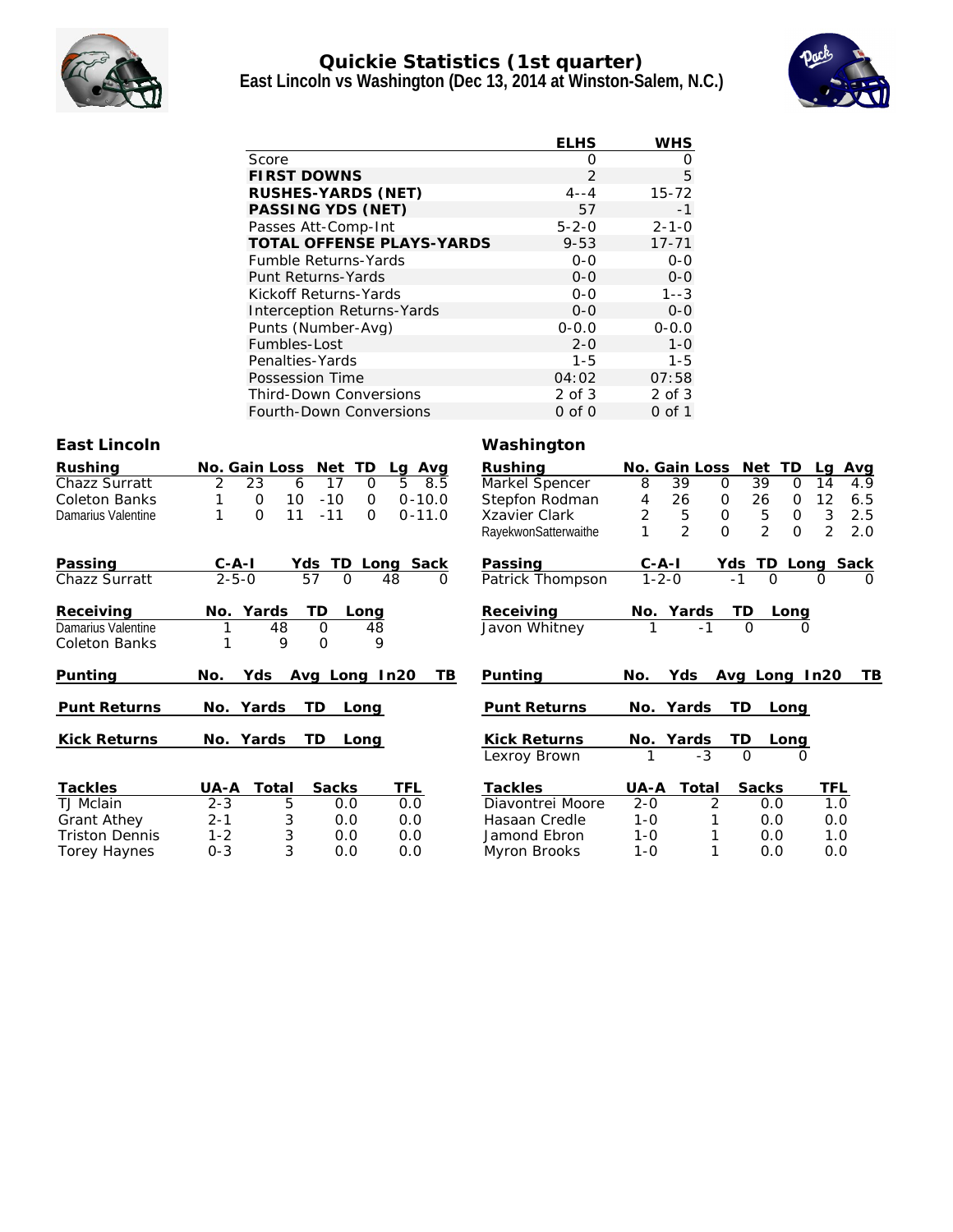

## **Play-by-Play Summary (2nd quarter) East Lincoln vs Washington (Dec 13, 2014 at Winston-Salem, N.C.)**



|         |                          | 2-11 WHS 47                  | Start of 2nd quarter, clock 12:00.                                                                                                                              |                 |
|---------|--------------------------|------------------------------|-----------------------------------------------------------------------------------------------------------------------------------------------------------------|-----------------|
|         |                          | 2-11 WHS 47                  | Spencer, Markel rush for 4 yards to the ELHS49 (Dennis, Triston; Tyson-Bryant, C.).                                                                             |                 |
|         | $3 - 7$                  | Elhs 49                      | Rodman, Stepfon rush for 10 yards to the ELHS39, 1ST DOWN WHS, out-of-bounds<br>(Strupp, Blake).                                                                | R6              |
|         |                          | 1-10 Elhs 39                 | Clark, Xzavier rush for 4 yards to the ELHS35 (Mclain, TJ).                                                                                                     |                 |
|         |                          | 2-6 Elhs 35                  | Rodman, Stepfon rush for 9 yards to the ELHS26, 1ST DOWN WHS, out-of-bounds (Valentine, D.).                                                                    | R7              |
|         |                          | 1-10 Elhs 26                 | Spencer, Markel rush for loss of 2 yards to the ELHS28 (Dennis, Triston; Lambeck, Lucas),                                                                       |                 |
|         |                          |                              | PENALTY WHS holding 10 yards to the ELHS38.                                                                                                                     |                 |
|         |                          | 1-22 Elhs 38<br>1-22 Elhs 38 | 1st and 22.<br>Clark, Xzavier rush for 7 yards to the ELHS31 (Lambeck, Lucas; Brooks, Caleb).                                                                   |                 |
|         |                          | 2-15 Elhs 31                 | Thompson, Pat. sacked for loss of 5 yards to the ELHS36 (Childers, Trevor; Dennis, Triston).                                                                    |                 |
|         |                          | 3-20 Elhs 36                 | Clark, Xzavier rush for 13 yards to the ELHS23 (Lunceford, A.; Dennis, Triston).                                                                                |                 |
|         | $4 - 7$                  | Elhs 23                      | Timeout Washington, clock 07:50.                                                                                                                                |                 |
|         | $4 - 7$                  | Elhs 23                      | Satterwaithe, R. pass incomplete to Bridgeman, Zac.                                                                                                             |                 |
|         |                          |                              | 14 plays, 57 yards, 6:02                                                                                                                                        |                 |
|         | 1-10 Elhs 23             |                              | EAST LINCOLN drive start at 07:41.<br>Surratt, Chazz pass incomplete to Banks, Coleton.                                                                         |                 |
|         | 2-10 Elhs 23             |                              | Banks, Coleton rush for 8 yards to the ELHS31 (Moore, Diavontre; Credle, Hasaan).                                                                               |                 |
|         | 3-2 Elhs 31              |                              | Surratt, Chazz rush for 2 yards to the ELHS33, 1ST DOWN ELHS (Ebron, Jamond).                                                                                   | R <sub>3</sub>  |
|         | 1-10 Elhs 33             |                              | Surratt, Chazz pass complete to Dollar, Cameron for 4 yards to the ELHS37                                                                                       |                 |
|         |                          |                              | (Moore, Diavontre), PENALTY ELHS ineligible downfield on pass 5 yards to the ELHS28, NO                                                                         |                 |
|         |                          |                              | PLAY.                                                                                                                                                           |                 |
|         | 1-15 Elhs 28             |                              | Surratt, Chazz pass complete to Dollar, Cameron for 13 yards to the ELHS41                                                                                      |                 |
| $2 - 2$ | Elhs 41                  |                              | (Satterwaithe, R.; Brooks, Myron).<br>Surratt, Chazz pass incomplete to Valentine, D                                                                            |                 |
| $3 - 2$ | Elhs 41                  |                              | Surratt, Chazz rush for 2 yards to the ELHS43, 1ST DOWN ELHS (Windley, J.; Brown, Lexroy).                                                                      | R4              |
|         | 1-10 Elhs 43             |                              | Surratt, Chazz pass complete to Banks, Coleton for 7 yards to the 50 yardline,                                                                                  |                 |
|         |                          |                              | out-of-bounds (Brooks, Myron).                                                                                                                                  |                 |
| $2 - 3$ | Elhs 50                  |                              | Surratt, Chazz pass complete to Dollar, Cameron for 41 yards to the WHS9, 1ST DOWN ELHS                                                                         | <b>P5</b>       |
|         |                          |                              | (Moore, Diavontre).                                                                                                                                             |                 |
|         | 1-G WHS 09               |                              | Surratt, Chazz rush for 3 yards to the WHS6 (Satterwaithe, R.; Jackson, Brandon).                                                                               |                 |
|         | 2-G WHS 06<br>1-G WHS 03 |                              | Surratt, Chazz rush for 6 yards to the WHSO, TOUCHDOWN, clock 04:40.<br>Strupp, Blake kick attempt good.                                                        |                 |
|         |                          |                              | East Lincoln 7, Washington 0                                                                                                                                    |                 |
|         |                          |                              | 10 plays, 77 yards, 3:01                                                                                                                                        |                 |
|         |                          |                              | Strupp, Blake kickoff 34 yards to the WHS26, out-of-bounds, WHS ball on WHS35.                                                                                  |                 |
|         |                          |                              | WASHINGTON drive start at 04:40.                                                                                                                                |                 |
|         |                          | 1-10 WHS 35                  | Rodman, Stepfon rush for 13 yards to the WHS48, 1ST DOWN WHS (Valentine, D.).                                                                                   | R8              |
|         |                          | 1-10 WHS 48<br>1-10 Elhs 32  | Clark, Xzavier rush for 20 yards to the ELHS32, 1ST DOWN WHS (Krehnbrink, Sam).<br>Spencer, Markel rush for 4 yards to the ELHS28 (Mclain, TJ; George, Bailey). | R <sub>9</sub>  |
|         |                          | 2-6 Elhs 28                  | Spencer, Markel rush for 5 yards to the ELHS23 (Childers, Trevor; Brooks, Caleb).                                                                               |                 |
|         | 3-1                      | Elhs 23                      | Spencer, Markel rush for 6 yards to the ELHS17, 1ST DOWN WHS (Brooks, Caleb; Mclain, TJ).                                                                       | R <sub>10</sub> |
|         |                          | 1-10 Elhs 17                 |                                                                                                                                                                 |                 |
|         |                          |                              |                                                                                                                                                                 | R <sub>11</sub> |
|         |                          |                              | Clark, Xzavier rush for 10 yards to the ELHS7, 1ST DOWN WHS, out-of-bounds<br>(Lunceford, A.; Dennis, Triston).                                                 |                 |
|         |                          | 1-G Elhs 07                  | Rodman, Stepfon rush for 7 yards to the ELHSO, TOUCHDOWN, clock 02:09.                                                                                          |                 |
|         |                          | 1-G Elhs 03                  | McKeithan, Ben kick attempt good.                                                                                                                               |                 |
|         |                          |                              | Washington 7, East Lincoln 7                                                                                                                                    |                 |
|         |                          |                              | 7 plays, 65 yards, 2:39                                                                                                                                         |                 |
|         |                          |                              | Page, William kickoff 34 yards to the ELHS26, Krehnbrink, Sam return -1 yards to the                                                                            |                 |
|         |                          |                              | ELHS25, fumble by Krehnbrink, Sam recovered by ELHS Krehnbrink, Sam at ELHS25,<br>Krehnbrink, Sam for 4 yards to the ELHS29 (Whitney, Javon).                   |                 |
|         |                          |                              | EAST LINCOLN drive start at 02:01, ELHS ball on ELHS29.                                                                                                         |                 |
|         | 1-10 Elhs 29             |                              | Surratt, Chazz pass complete to Banks, Coleton for 11 yards to the ELHS40, 1ST DOWN ELHS                                                                        | P6              |
|         |                          |                              | (Ebron, Jamond).                                                                                                                                                |                 |
|         | 1-10 Elhs 40             |                              | Surratt, Chazz pass incomplete to Valentine, D. (Satterwaithe, R.).                                                                                             |                 |
|         | 2-10 Elhs 40             |                              | Surratt, Chazz pass incomplete to Surratt, Sage (Brooks, Myron).                                                                                                |                 |
|         | 3-10 Elhs 40             |                              | Surratt, Chazz pass complete to Surratt, Sage for 12 yards to the WHS48, 1ST DOWN ELHS<br>(Jackson, Brandon).                                                   | P7              |
|         | 1-10 WHS 48              |                              | Surratt, Chazz pass incomplete to Banks, Coleton, QB hurry by Ebron, Jamond.                                                                                    |                 |
|         | 2-10 WHS 48              |                              | Timeout East Lincoln, clock 01:26.                                                                                                                              |                 |
|         | 2-10 WHS 48              |                              | Surratt, Chazz rush for loss of 2 yards to the 50 yardline, fumble by Surratt, Chazz                                                                            |                 |
|         |                          |                              | recovered by ELHS Banks, Coleton at ELHS46.                                                                                                                     |                 |
|         | 3-16 Elhs 46             |                              | Surratt, Chazz sacked for loss of 9 yards to the ELHS37 (Windley, J.).                                                                                          |                 |
|         | 4-25 Elhs 37             |                              | Timeout Washington, clock 00:39.                                                                                                                                |                 |
|         | 4-25 Elhs 37             |                              | Strupp, Blake punt 37 yards to the WHS26, Satterwaithe, R. return 0 yards to the WHS26,<br>fumble by Satterwaithe, R. recovered by WHS TEAM at WHS35.           |                 |
|         |                          |                              | 7 plays, 8 yards, 1:30<br>WASHINGTON drive start at 00:31, WHS ball on WHS35.                                                                                   |                 |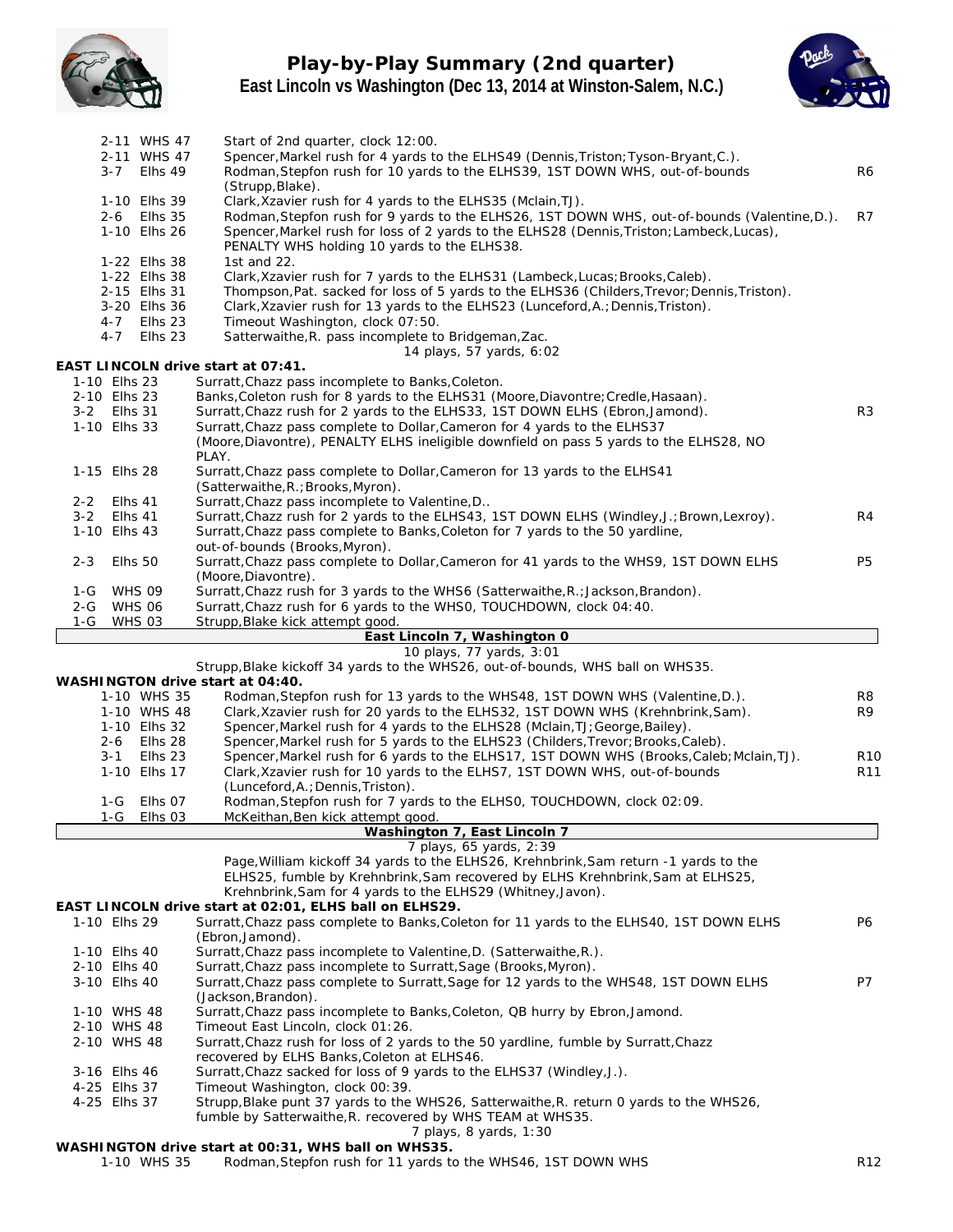

# **Play-by-Play Summary (2nd quarter) East Lincoln vs Washington (Dec 13, 2014 at Winston-Salem, N.C.)**



|                  | (Krehnbrink, Sam; Dennis, Triston).                                                          |                 |
|------------------|----------------------------------------------------------------------------------------------|-----------------|
| 1-10 WHS 46      | Clark, Xzavier rush for 10 yards to the ELHS44, 1ST DOWN WHS (Mclain, TJ; Childers, Trevor). | R <sub>13</sub> |
| 1-10 Elhs 44     | Timeout Washington, clock 00:05.                                                             |                 |
| 1-10 Elhs 44     | PENALTY WHS false start 5 yards to the ELHS49.                                               |                 |
| $1.15$ Fibe $10$ | Snencer Markel rush for 8 yards to the ELHS41 (Childers Trevor)                              |                 |

1-15 Elhs 49 Spencer,Markel rush for 8 yards to the ELHS41 (Childers,Trevor). End of half, clock 00:00.

| END OF 2nd QUARTER: Washington 7, East Lincoln 7 |       |               |   |     |          |                 |         |                    |                 |                   |  |  |
|--------------------------------------------------|-------|---------------|---|-----|----------|-----------------|---------|--------------------|-----------------|-------------------|--|--|
|                                                  |       |               |   |     |          |                 |         |                    |                 |                   |  |  |
|                                                  |       |               |   |     |          |                 |         |                    |                 |                   |  |  |
| Score                                            | Poss  | R.            | P |     |          | 3rd             | 4th     | Rushing            | Passing         | Penalties         |  |  |
|                                                  |       |               |   |     |          |                 |         |                    |                 |                   |  |  |
|                                                  |       |               |   |     |          |                 |         |                    |                 | 1-5               |  |  |
|                                                  | 07:29 | 8             |   |     | R        | $2 - 3$         | $0 - 1$ | 18-134             | $0 - 1 - 0 - 0$ | $2 - 15$          |  |  |
|                                                  |       | Time<br>04:31 |   | 2 3 | $\Omega$ | 1st Downs<br>-5 | $3 - 4$ | Conversions<br>0-0 | 7-6             | $5 - 10 - 0 - 84$ |  |  |

*3 plays, 24 yards, 0:31*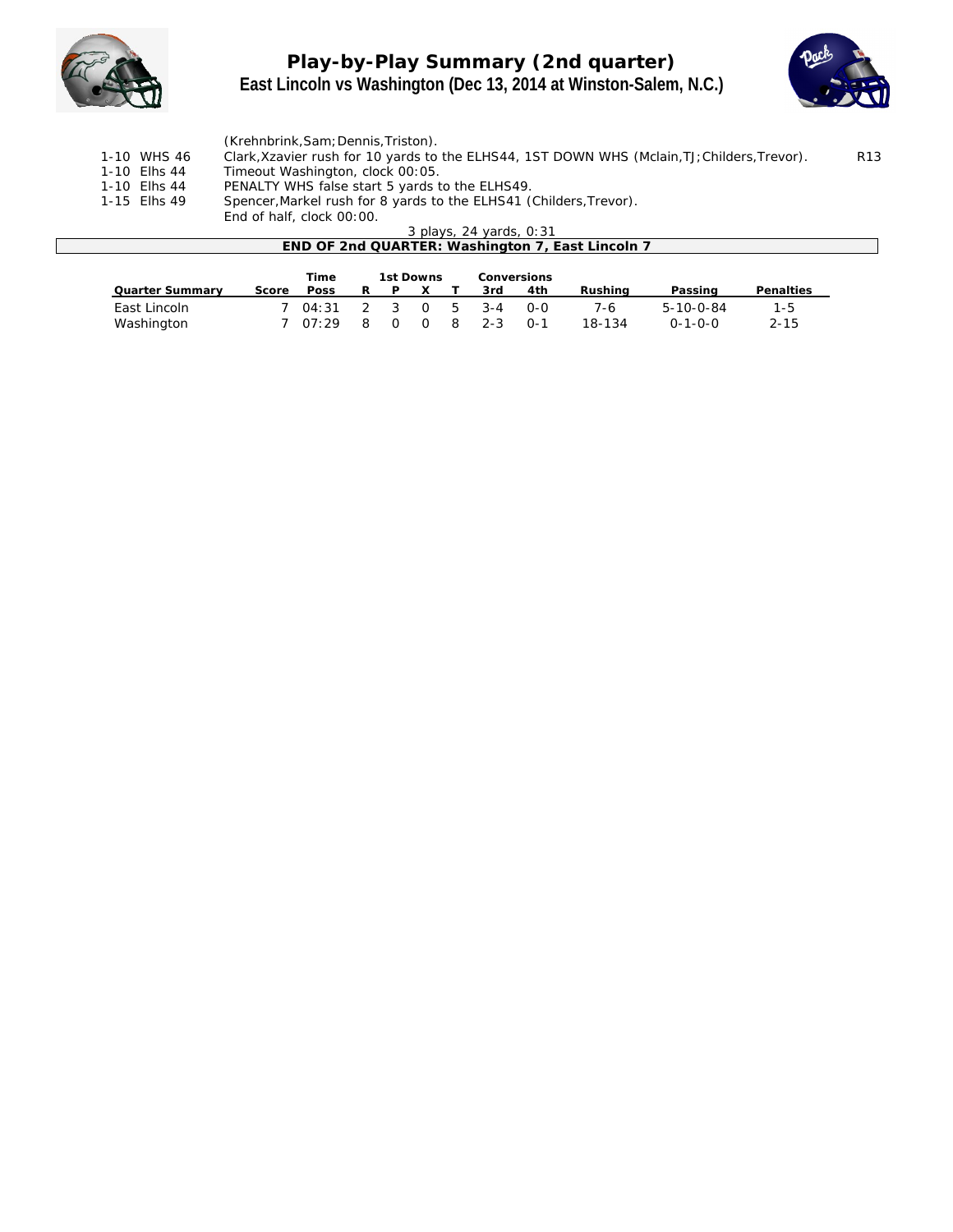

### **Quickie Statistics (Halftime) East Lincoln vs Washington (Dec 13, 2014 at Winston-Salem, N.C.)**



|                                                                               |                                   | <b>ELHS</b>          | <b>WHS</b>          |                       |                       |
|-------------------------------------------------------------------------------|-----------------------------------|----------------------|---------------------|-----------------------|-----------------------|
| Score                                                                         |                                   | 7                    | 7                   |                       |                       |
| <b>FIRST DOWNS</b>                                                            |                                   | 7                    | 13                  |                       |                       |
| RUSHES-YARDS (NET)                                                            |                                   | $11 - 2$             | 33-206              |                       |                       |
| PASSING YDS (NET)                                                             |                                   | 141                  | -1                  |                       |                       |
| Passes Att-Comp-Int                                                           |                                   | $15 - 7 - 0$         | $3 - 1 - 0$         |                       |                       |
| TOTAL OFFENSE PLAYS-YARDS                                                     |                                   | 26-143               | 36-205              |                       |                       |
| Fumble Returns-Yards                                                          |                                   | $0 - 0$              | $0 - 0$             |                       |                       |
| Punt Returns-Yards                                                            |                                   | $0 - 0$              | $1 - 9$             |                       |                       |
| Kickoff Returns-Yards                                                         |                                   | $1 - 3$              | $1 - -3$            |                       |                       |
| Interception Returns-Yards                                                    |                                   | $0 - 0$              | $O-O$               |                       |                       |
| Punts (Number-Avg)                                                            |                                   | $1 - 37.0$           | $0 - 0.0$           |                       |                       |
| Fumbles-Lost                                                                  |                                   | $4 - 0$              | $2 - 0$             |                       |                       |
| Penalties-Yards                                                               |                                   | $2 - 10$             | $3 - 20$            |                       |                       |
| Possession Time                                                               |                                   | 08:33                | 15:27               |                       |                       |
| <b>Third-Down Conversions</b>                                                 |                                   | 5 of 7               | 4 of 6              |                       |                       |
| Fourth-Down Conversions                                                       |                                   | $0$ of $0$           | $0$ of $2$          |                       |                       |
| East Lincoln                                                                  |                                   | Washington           |                     |                       |                       |
| Rushing<br>No. Gain Loss Net TD                                               | Lg Avg                            | Rushing              | No. Gain Loss Net   | TD                    | La<br><u>Avg</u>      |
| Chazz Surratt<br>8<br>36<br>21<br>15<br>1                                     | 6<br>1.9                          | Stepfon Rodman       | 9<br>76             | 76<br>1<br>0          | 13<br>8.4             |
| Coleton Banks<br>2<br>8<br>10<br>$-2$<br>0                                    | $8 - 1.0$                         | Xzavier Clark        | 69<br>8             | 69<br>0<br>0          | 20<br>8.6             |
| 0<br>$-11$<br>Damarius Valentine<br>1<br>11<br>0                              | $0 - 11.0$                        | Markel Spencer       | 14<br>66            | 2<br>64<br>0          | 14<br>4.6             |
|                                                                               |                                   | RayekwonSatterwaithe | $\overline{2}$<br>1 | 2<br>0<br>0           | $\overline{2}$<br>2.0 |
| Passing<br>Yds TD Long Sack<br><u>C-A-I</u>                                   |                                   | Passing              | $C-A-I$             | Yds TD Long Sack      |                       |
| $7 - 15 - 0$<br>141<br>0<br>Chazz Surratt<br>48                               |                                   | Patrick Thompson     | $1 - 2 - 0$         | $-1$<br>0             | 0<br>1                |
|                                                                               |                                   | RayekwonSatterwaithe | $0 - 1 - 0$         | 0<br>0                | 0<br>0                |
| Receiving<br>No. Yards<br>TD<br>Long                                          |                                   | Receiving            | <u>No. Yards</u>    | TD.<br>Long           |                       |
| Coleton Banks<br>3<br>27<br>0<br>11                                           |                                   | Javon Whitney        |                     | $\Omega$              |                       |
| 54<br>41<br>Cameron Dollar<br>2<br>0                                          |                                   |                      |                     |                       |                       |
| Damarius Valentine<br>48<br>1<br>48<br>0                                      |                                   |                      |                     |                       |                       |
| 1<br>12<br>12<br>Sage Surratt<br>0                                            |                                   |                      |                     |                       |                       |
| Punting<br>Yds Avg Long In20<br>NO.                                           |                                   | Punting              | No.                 | Yds Avg Long In20     | TВ                    |
| <b>Blake Strupp</b><br>37<br>37.0<br>37                                       | <u>TB</u><br>$\Omega$<br>$\Omega$ |                      |                     |                       |                       |
|                                                                               |                                   |                      |                     |                       |                       |
| <b>Punt Returns</b><br>No. Yards<br>TD<br>Long                                |                                   | Punt Returns         | No. Yards           | TD.<br>Long           |                       |
|                                                                               |                                   | RayekwonSatterw      |                     |                       |                       |
| Kick Returns                                                                  |                                   | Kick Returns         | No. Yards           |                       |                       |
| No. Yards<br>TD.<br>Long<br>Sam Krehnbrink<br>1<br>O<br>3<br>4                |                                   | Lexroy Brown         | Т.<br>-3            | TD.<br>Long<br>O<br>U |                       |
|                                                                               |                                   |                      |                     |                       |                       |
| UA-A Total<br>Tackles<br>Sacks                                                | TFL                               | Tackles              | UA-A<br>Total       | Sacks                 | TFL                   |
| TJ Mclain<br>9<br>3-6<br>0.0                                                  | 0.0                               | Diavontrei Moore     | 3-1                 | 4<br>0.0              | 1.0                   |
| <b>Triston Dennis</b><br>$1 - 8$<br>0.5<br>9                                  | 1.0                               | Jamond Ebron         | $3 - 0$             | 3<br>0.0              | 1.0                   |
| <b>Trevor Childers</b><br>$1 - 4$<br>5<br>0.5                                 | 0.5                               | Myron Brooks         | $2 - 1$             | 3<br>0.0              | 0.0                   |
| $3 - 1$<br>Sam Krehnbrink<br>0.0<br>4                                         | 1.0                               | Brandon Jackson      | $2 - 1$             | 3<br>0.0              | 0.0                   |
| Time<br>Scoring Play<br>Qtr                                                   |                                   |                      |                     |                       | V-H                   |
| ELHS - Chazz Surratt 6 yd run (Blake Strupp kick), 10-77 3:01<br>04:40<br>2nd |                                   |                      |                     |                       | $7 - 0$               |
| 02:09<br>WHS - Stepfon Rodman 7 yd run (Ben McKeithan kick), 7-65 2:39        |                                   |                      |                     |                       | $7 - 7$               |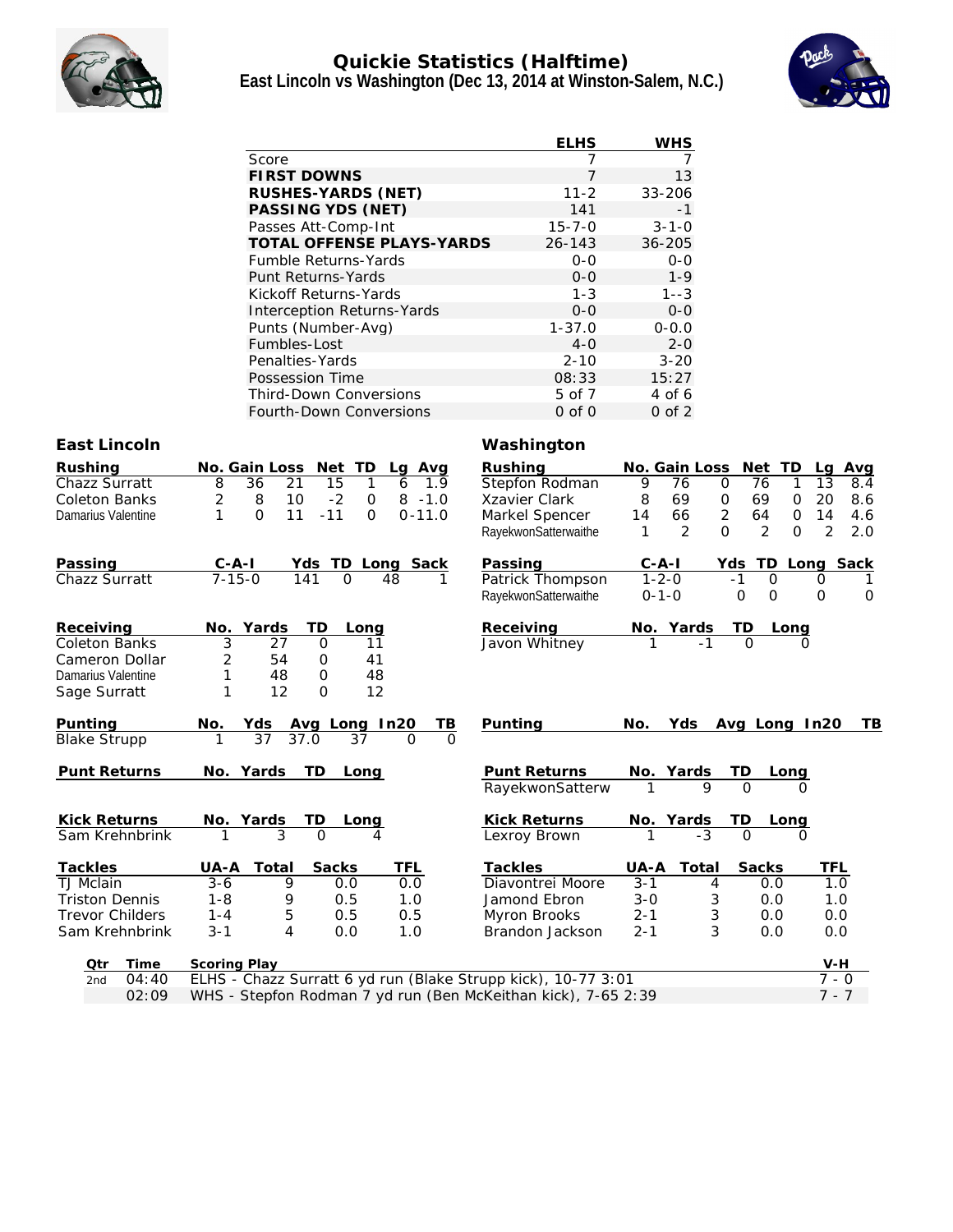

# **Play-by-Play Summary (3rd quarter) East Lincoln vs Washington (Dec 13, 2014 at Winston-Salem, N.C.)**



|         |              |                                    |                                                                  |                   |         | out-of-bounds (Brooks, Myron).     |              |              |              |   |                         | Start of 3rd quarter, clock 12:00, WHS ball on WHS40.       |                                                                                      | Page, William kickoff 38 yards to the ELHS22, Banks, Coleton return 12 yards to the ELHS34,   |                                                                                                |                 |
|---------|--------------|------------------------------------|------------------------------------------------------------------|-------------------|---------|------------------------------------|--------------|--------------|--------------|---|-------------------------|-------------------------------------------------------------|--------------------------------------------------------------------------------------|-----------------------------------------------------------------------------------------------|------------------------------------------------------------------------------------------------|-----------------|
|         |              | EAST LINCOLN drive start at 11:57. |                                                                  |                   |         |                                    |              |              |              |   |                         |                                                             |                                                                                      |                                                                                               |                                                                                                |                 |
|         | 1-10 Elhs 34 |                                    |                                                                  |                   |         |                                    |              |              |              |   |                         |                                                             | Surratt, Chazz pass incomplete to Buchanan, Austin (Jackson, Brandon).               |                                                                                               |                                                                                                |                 |
|         | 2-10 Elhs 34 |                                    |                                                                  |                   |         |                                    |              |              |              |   |                         |                                                             |                                                                                      | Surratt, Chazz rush for 4 yards to the ELHS38 (Brown, Lexroy; Jackson, Brandon), PENALTY ELHS |                                                                                                |                 |
|         |              |                                    | illegal formation 5 yards to the ELHS29, NO PLAY.                |                   |         |                                    |              |              |              |   |                         |                                                             |                                                                                      |                                                                                               |                                                                                                |                 |
|         | 2-15 Elhs 29 |                                    |                                                                  |                   |         |                                    |              |              |              |   |                         |                                                             | Surratt, Chazz pass complete to Cox, Chris for 12 yards to the ELHS41.               |                                                                                               |                                                                                                |                 |
| $3 - 3$ | Elhs 41      |                                    |                                                                  |                   |         |                                    |              |              |              |   |                         |                                                             |                                                                                      | Surratt, Chazz rush for 6 yards to the ELHS47, 1ST DOWN ELHS (Rome, Jayshawn; Ebron, Jamond). |                                                                                                | R8              |
|         | 1-10 Elhs 47 |                                    |                                                                  |                   |         |                                    |              |              |              |   |                         |                                                             | Surratt, Chazz rush for 2 yards to the ELHS49 (Brown, Lexroy; Windley, J.).          |                                                                                               |                                                                                                |                 |
|         |              |                                    |                                                                  |                   |         |                                    |              |              |              |   |                         |                                                             |                                                                                      |                                                                                               |                                                                                                |                 |
| $2 - 8$ | Elhs 49      |                                    |                                                                  |                   |         |                                    |              |              |              |   |                         |                                                             | Surratt, Chazz pass incomplete to Valentine, D. (Moore, Diavontre).                  |                                                                                               |                                                                                                |                 |
| $3 - 8$ | Elhs 49      |                                    | Surratt, Chazz pass incomplete to Surratt, Sage (Brooks, Myron). |                   |         |                                    |              |              |              |   |                         |                                                             |                                                                                      |                                                                                               |                                                                                                |                 |
|         | 4-8 Elhs 49  |                                    |                                                                  |                   |         |                                    |              |              |              |   |                         |                                                             | Strupp, Blake punt 40 yards to the WHS11, fair catch by Satterwaithe, R              |                                                                                               |                                                                                                |                 |
|         |              |                                    |                                                                  |                   |         |                                    |              |              |              |   |                         | 6 plays, 15 yards, 2:07                                     |                                                                                      |                                                                                               |                                                                                                |                 |
|         |              | WASHINGTON drive start at 09:50.   |                                                                  |                   |         |                                    |              |              |              |   |                         |                                                             |                                                                                      |                                                                                               |                                                                                                |                 |
|         |              | 1-10 WHS 11                        |                                                                  |                   |         |                                    |              |              |              |   |                         |                                                             |                                                                                      |                                                                                               | Clark, Xzavier rush for 3 yards to the WHS14, out-of-bounds (Krehnbrink, Sam; Lambeck, Lucas). |                 |
|         |              | 2-7 WHS 14                         |                                                                  |                   |         |                                    |              |              |              |   |                         | Spencer, Markel rush for 5 yards to the WHS19 (Mclain, TJ). |                                                                                      |                                                                                               |                                                                                                |                 |
|         |              | 3-2 WHS 19                         |                                                                  |                   |         |                                    |              |              |              |   |                         |                                                             | Spencer, Markel rush for 1 yard to the WHS20 (Mclain, TJ; George, Bailey).           |                                                                                               |                                                                                                |                 |
|         | 4-1          | <b>WHS 20</b>                      |                                                                  |                   |         |                                    |              |              |              |   |                         |                                                             | Thompson, Pat. punt 41 yards to the ELHS39, fair catch by Krehnbrink, Sam.           |                                                                                               |                                                                                                |                 |
|         |              |                                    |                                                                  |                   |         |                                    |              |              |              |   | 3 plays, 9 yards, 1:30  |                                                             |                                                                                      |                                                                                               |                                                                                                |                 |
|         |              | EAST LINCOLN drive start at 08:20. |                                                                  |                   |         |                                    |              |              |              |   |                         |                                                             |                                                                                      |                                                                                               |                                                                                                |                 |
|         | 1-10 Elhs 39 |                                    |                                                                  |                   |         |                                    |              |              |              |   |                         |                                                             | Valentine, D. rush for loss of 8 yards to the ELHS31 (Brown, Lexroy).                |                                                                                               |                                                                                                |                 |
|         | 2-18 Elhs 31 |                                    |                                                                  |                   |         |                                    |              |              |              |   |                         |                                                             |                                                                                      | Surratt, Chazz pass complete to Valentine, D. for 12 yards to the ELHS43 (Rome, Jayshawn).    |                                                                                                |                 |
|         | 3-6 Elhs 43  |                                    |                                                                  |                   |         |                                    |              |              |              |   |                         |                                                             |                                                                                      | Surratt, Chazz pass complete to Surratt, Sage for 9 yards to the WHS48, 1ST DOWN ELHS         |                                                                                                | P9              |
|         |              |                                    | (Satterwaithe, R.).                                              |                   |         |                                    |              |              |              |   |                         |                                                             |                                                                                      |                                                                                               |                                                                                                |                 |
|         | 1-10 WHS 48  |                                    |                                                                  |                   |         |                                    |              |              |              |   |                         |                                                             | Surratt, Chazz rush for loss of 1 yard to the WHS49 (Windley, J.; Brown, Lexroy).    |                                                                                               |                                                                                                |                 |
|         | 2-11 WHS 49  |                                    |                                                                  |                   |         |                                    |              |              |              |   |                         |                                                             | Surratt, Chazz sacked for loss of 6 yards to the ELHS45 (Krajewski, Kyle), fumble by |                                                                                               |                                                                                                |                 |
|         |              |                                    | Surratt, Chazz recovered by WHS Peartree, Eric at 50 yardline.   |                   |         |                                    |              |              |              |   |                         |                                                             |                                                                                      |                                                                                               |                                                                                                |                 |
|         |              |                                    |                                                                  |                   |         |                                    |              |              |              |   | 5 plays, 11 yards, 2:28 |                                                             |                                                                                      |                                                                                               |                                                                                                |                 |
|         |              | WASHINGTON drive start at 05:52.   |                                                                  |                   |         |                                    |              |              |              |   |                         |                                                             |                                                                                      |                                                                                               |                                                                                                |                 |
|         |              | 1-10 WHS 50                        |                                                                  |                   |         |                                    |              |              |              |   |                         |                                                             | Rodman, Stepfon rush for 3 yards to the ELHS47 (Tyson-Bryant, C.).                   |                                                                                               |                                                                                                |                 |
|         | $2 - 7$      | Elhs 47                            |                                                                  |                   |         |                                    |              |              |              |   |                         |                                                             | Clark, Xzavier rush for 4 yards to the ELHS43 (Mclain, TJ; Krehnbrink, Sam).         |                                                                                               |                                                                                                |                 |
|         |              |                                    |                                                                  |                   |         |                                    |              |              |              |   |                         |                                                             |                                                                                      |                                                                                               |                                                                                                |                 |
|         | $3 - 3$      | Elhs 43<br>1-10 Elhs 31            |                                                                  |                   |         |                                    |              |              |              |   |                         |                                                             |                                                                                      |                                                                                               | Rodman, Stepfon rush for 12 yards to the ELHS31, 1ST DOWN WHS, out-of-bounds (Mclain, TJ).     | R14<br>R15      |
|         |              |                                    |                                                                  |                   |         |                                    |              |              |              |   |                         |                                                             | Clark, Xzavier rush for 18 yards to the ELHS13, 1ST DOWN WHS, out-of-bounds          |                                                                                               |                                                                                                |                 |
|         |              |                                    |                                                                  | (Lambeck, Lucas). |         |                                    |              |              |              |   |                         |                                                             |                                                                                      |                                                                                               |                                                                                                |                 |
|         |              | 1-10 Elhs 13                       |                                                                  |                   |         |                                    |              |              |              |   |                         |                                                             | Spencer, Markel rush for 3 yards to the ELHS10 (Tyson-Bryant, C.).                   |                                                                                               |                                                                                                |                 |
|         | $2 - 7$      | Elhs 10                            |                                                                  |                   |         |                                    |              |              |              |   |                         |                                                             |                                                                                      | Rodman, Stepfon rush for loss of 1 yard to the ELHS11 (Valentine, D.; Schenck, Matt).         |                                                                                                |                 |
|         | $3 - 8$      | Elhs 11                            |                                                                  |                   |         |                                    |              |              |              |   |                         |                                                             | Spencer, Markel rush for 5 yards to the ELHS6 (Schenck, Matt; Haynes, Torey).        |                                                                                               |                                                                                                |                 |
|         | $4 - 3$      | Elhs 06                            |                                                                  |                   |         | Timeout Washington, clock 02:21.   |              |              |              |   |                         |                                                             |                                                                                      |                                                                                               |                                                                                                |                 |
|         | $4 - 3$      | Elhs 06                            |                                                                  |                   |         |                                    |              |              |              |   |                         |                                                             |                                                                                      | Satterwaithe, R. rush for 4 yards to the ELHS2, 1ST DOWN WHS (Bartels, John.; Lunceford, A.). |                                                                                                | R <sub>16</sub> |
|         | 1-G          | Elhs 02                            |                                                                  |                   |         |                                    |              |              |              |   |                         |                                                             | Clark, Xzavier rush for 2 yards to the ELHSO, TOUCHDOWN, clock 01:47.                |                                                                                               |                                                                                                |                 |
|         | $1-G$        | Elhs 03                            |                                                                  |                   |         |                                    |              |              |              |   |                         |                                                             | McKeithan, Ben kick attempt failed (blocked) (blocked by Dennis, Triston).           |                                                                                               |                                                                                                |                 |
|         |              |                                    |                                                                  |                   |         |                                    |              |              |              |   |                         | Washington 13, East Lincoln 7                               |                                                                                      |                                                                                               |                                                                                                |                 |
|         |              |                                    |                                                                  |                   |         |                                    |              |              |              |   |                         | 9 plays, 50 yards, 4:13                                     |                                                                                      |                                                                                               |                                                                                                |                 |
|         |              |                                    |                                                                  |                   |         |                                    |              |              |              |   |                         |                                                             |                                                                                      | Page, William kickoff 47 yards to the ELHS13, Valentine, D. return 17 yards to the ELHS30     |                                                                                                |                 |
|         |              |                                    |                                                                  |                   |         | (Brown, Lexroy; Whitney, Javon).   |              |              |              |   |                         |                                                             |                                                                                      |                                                                                               |                                                                                                |                 |
|         |              | EAST LINCOLN drive start at 01:39. |                                                                  |                   |         |                                    |              |              |              |   |                         |                                                             |                                                                                      |                                                                                               |                                                                                                |                 |
|         | 1-10 Elhs 30 |                                    |                                                                  |                   |         |                                    |              |              |              |   |                         |                                                             |                                                                                      | Surratt, Chazz rush for 1 yard to the ELHS31 (Brown, Lexroy; Rome, Jayshawn), PENALTY ELHS BK |                                                                                                |                 |
|         |              |                                    | 15 yards to the ELHS16.                                          |                   |         |                                    |              |              |              |   |                         |                                                             |                                                                                      |                                                                                               |                                                                                                |                 |
|         | 1-24 Elhs 16 |                                    | 1st and 24.                                                      |                   |         |                                    |              |              |              |   |                         |                                                             |                                                                                      |                                                                                               |                                                                                                |                 |
|         | 1-24 Elhs 16 |                                    |                                                                  |                   |         |                                    |              |              |              |   |                         |                                                             |                                                                                      | Surratt, Chazz pass complete to Dollar, Cameron for 11 yards to the ELHS27 (Credle, Hasaan).  |                                                                                                |                 |
|         | 2-13 Elhs 27 |                                    |                                                                  |                   |         |                                    |              |              |              |   |                         |                                                             | Surratt, Chazz rush for loss of 2 yards to the ELHS25 (Peartree, Eric).              |                                                                                               |                                                                                                |                 |
|         | 3-15 Elhs 25 |                                    |                                                                  |                   |         |                                    |              |              |              |   |                         |                                                             | Surratt, Chazz pass complete to Surratt, Sage for 13 yards to the ELHS38             |                                                                                               |                                                                                                |                 |
|         |              |                                    |                                                                  |                   |         | (Satterwaithe, R.; Ebron, Jamond). |              |              |              |   |                         |                                                             |                                                                                      |                                                                                               |                                                                                                |                 |
|         |              |                                    |                                                                  |                   |         |                                    |              |              |              |   |                         |                                                             | END OF 3rd QUARTER: Washington 13, East Lincoln 7                                    |                                                                                               |                                                                                                |                 |
|         |              |                                    |                                                                  |                   |         |                                    |              |              |              |   |                         |                                                             |                                                                                      |                                                                                               |                                                                                                |                 |
|         |              |                                    |                                                                  |                   |         | Time                               |              |              | 1st Downs    |   |                         | Conversions                                                 |                                                                                      |                                                                                               |                                                                                                |                 |
|         |              | Quarter Summary                    |                                                                  | Score             |         | Poss                               | R            | P            | Х            | Τ | 3rd                     | 4th                                                         | Rushing                                                                              | Passing                                                                                       | Penalties                                                                                      |                 |
|         |              | East Lincoln                       |                                                                  |                   | $\circ$ | 06:14                              | $\mathbf{1}$ | $\mathbf{1}$ | $\mathsf{O}$ | 2 | $2 - 3$                 | $0-0$                                                       | $7-(-3)$                                                                             | 5-8-0-57                                                                                      | $2 - 20$                                                                                       |                 |
|         |              | Washington                         |                                                                  |                   | 6       | 05:43                              | 3            | 0            | $\mathsf{O}$ | 3 | $1 - 3$                 | 1-1                                                         | 12-59                                                                                | $0 - 0 - 0 - 0$                                                                               | $0-0$                                                                                          |                 |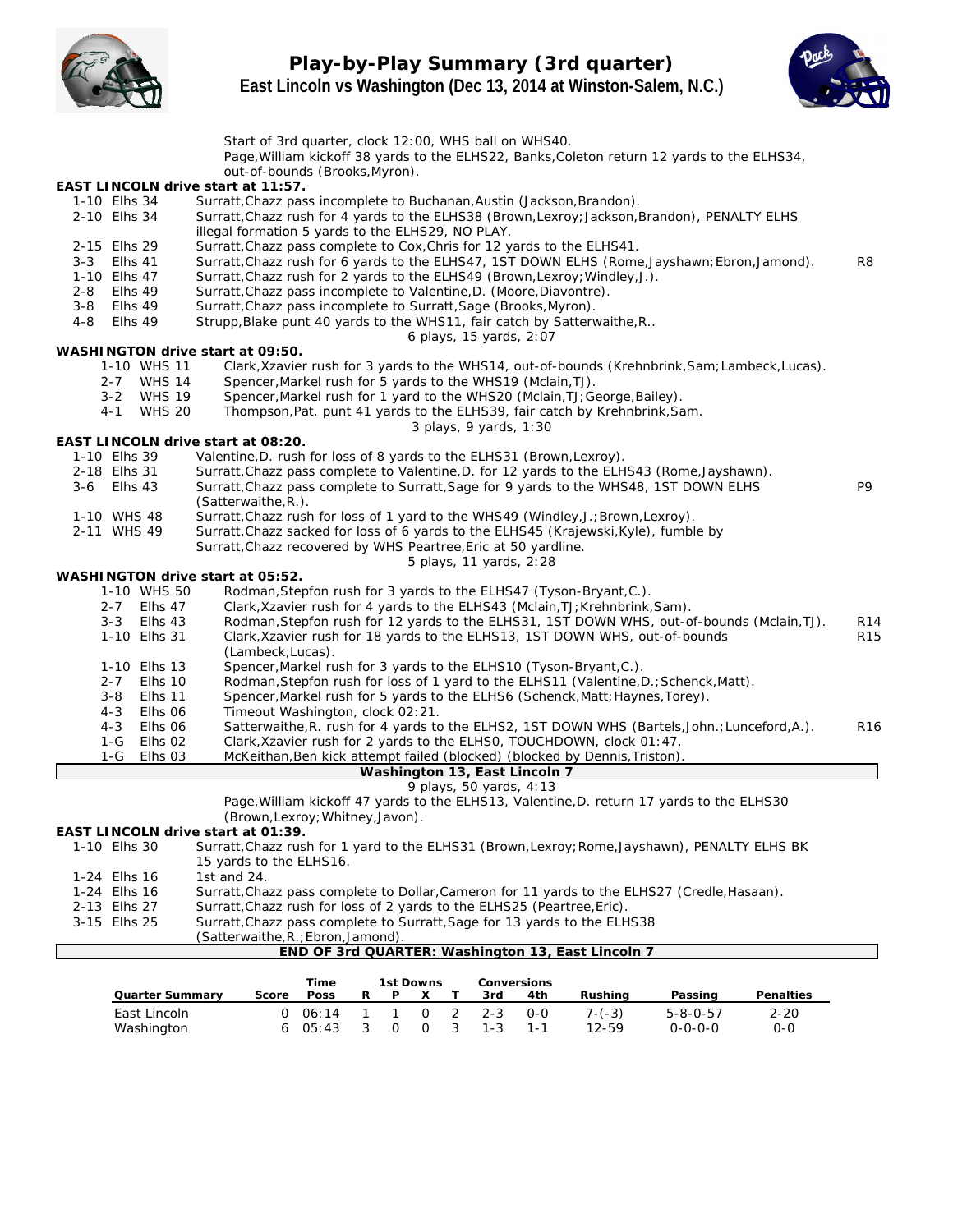

### **Quickie Statistics (3rd quarter) East Lincoln vs Washington (Dec 13, 2014 at Winston-Salem, N.C.)**



|                       |                                                               | <b>ELHS</b>          | <b>WHS</b>                            |             |
|-----------------------|---------------------------------------------------------------|----------------------|---------------------------------------|-------------|
|                       | Score                                                         | 7                    | 13                                    |             |
|                       | <b>FIRST DOWNS</b>                                            | 9                    | 16                                    |             |
|                       | RUSHES-YARDS (NET)                                            | $18 - -1$            | 45-265                                |             |
|                       | PASSING YDS (NET)                                             | 198                  | $-1$                                  |             |
|                       | Passes Att-Comp-Int                                           | $23 - 12 - 0$        | $3 - 1 - 0$                           |             |
|                       | TOTAL OFFENSE PLAYS-YARDS                                     | 41-197               | 48-264                                |             |
|                       | Fumble Returns-Yards                                          | $0 - 0$              | $0-0$                                 |             |
|                       | Punt Returns-Yards                                            | $O-O$                | $1 - 9$                               |             |
|                       | Kickoff Returns-Yards                                         | $3 - 32$             | $1 - -3$                              |             |
|                       | Interception Returns-Yards                                    | $O-O$                | $0-0$                                 |             |
|                       | Punts (Number-Avg)                                            | $2 - 38.5$           | $1 - 41.0$                            |             |
|                       | Fumbles-Lost                                                  | $5 - 1$              | $2 - 0$                               |             |
|                       | Penalties-Yards                                               | $4 - 30$             | $3 - 20$                              |             |
|                       | Possession Time                                               | 14:47                | 21:10                                 |             |
|                       | Third-Down Conversions                                        | 7 of 11              | 5 of 9                                |             |
|                       | Fourth-Down Conversions                                       | $0$ of $0$           | $1$ of $3$                            |             |
| East Lincoln          |                                                               | Washington           |                                       |             |
| Rushing               | No. Gain Loss Net TD<br>Lg Avg                                | Rushing              | No. Gain Loss Net TD                  | Avg<br>La   |
| Chazz Surratt         | 14<br>45<br>25<br>20<br>6<br>1<br>1.4                         | Xzavier Clark        | 12<br>96<br>0<br>96<br>1              | 20<br>8.0   |
| Coleton Banks         | 8<br>10<br>$-2$<br>$8 - 1.0$<br>2<br>0                        | Stepfon Rodman       | 12<br>91<br>$\mathbf{1}$<br>90<br>1   | 13<br>7.5   |
| Damarius Valentine    | $\overline{2}$<br>$\Omega$<br>19<br>$-19$<br>$0 - 9.5$<br>0   | Markel Spencer       | 18<br>$\overline{2}$<br>80<br>78<br>0 | 14<br>4.3   |
|                       |                                                               | RayekwonSatterwaithe | 2<br>6<br>0<br>6<br>0                 | 4<br>3.0    |
| Passing               | $C-A-I$<br>Yds TD Long Sack                                   | Passing              | Yds TD Long<br>$C-A-I$                | <b>Sack</b> |
| Chazz Surratt         | $12 - 23 - 0$<br>198<br>O<br>48<br>2                          | Patrick Thompson     | $1 - 2 - 0$<br>$\circ$<br>$-1$        | 0<br>1      |
|                       |                                                               | RayekwonSatterwaithe | $\mathsf{O}$<br>$0 - 1 - 0$<br>0      | 0<br>0      |
| Receiving             | Yards<br>No.<br>TD.<br>Long                                   | Receiving            | <u>No. Yards</u><br>TD.<br>Long       |             |
| Cameron Dollar        | 3<br>65<br>0<br>41                                            | Javon Whitney        | 1<br>$-1$<br>$\Omega$                 | O           |
| Sage Surratt          | 3<br>34<br>13<br>0                                            |                      |                                       |             |
| Coleton Banks         | 3<br>27<br>11<br>0                                            |                      |                                       |             |
| Damarius Valentine    | 2<br>60<br>48<br>0                                            |                      |                                       |             |
| Punting               | <u>Avg Long In20</u><br><u>ТВ</u><br>No.<br>Yds               | Punting              | <u>Yds</u><br>No.<br>Avg Long In20    |             |
| <b>Blake Strupp</b>   | 77<br>38.5<br>$\Omega$<br>40<br>1                             | Patrick Thompson     | 41<br>41.0<br>41                      |             |
| Punt Returns          | No. Yards<br>TD<br>Long                                       | Punt Returns         | No. Yards<br>TD<br>Long               |             |
|                       |                                                               | RayekwonSatterw      | 9<br>$\Omega$                         | 0           |
| Kick Returns          | No. Yards<br>TD.<br>Long                                      | <b>Kick Returns</b>  | No. Yards<br>TD.<br>Long              |             |
| Coleton Banks         | 12<br>O<br>12                                                 | Lexroy Brown         | -3<br>$\cup$                          | U           |
| Sam Krehnbrink        | 3<br>O<br>1<br>4                                              |                      |                                       |             |
| Tackles               | Total<br>Sacks<br>TFL<br>UA-A                                 | Tackles              | Sacks<br>UA-A<br>Total                | <b>TFL</b>  |
| TJ Mclain             | 13<br>$5 - 8$<br>0.0<br>0.0                                   | Lexroy Brown         | $1 - 5$<br>0.0<br>6                   | 1.5         |
| <b>Triston Dennis</b> | $1 - 8$<br>0.5<br>9<br>1.0                                    | Jamond Ebron         | $3 - 2$<br>5<br>0.0                   | 1.0         |
| Sam Krehnbrink        | 1.0<br>$3 - 3$<br>0.0<br>6                                    | Diavontrei Moore     | $3 - 1$<br>0.0<br>4                   | 1.0         |
| Damarius Valentin     | 5<br>0.0<br>$2 - 3$<br>0.5                                    | Myron Brooks         | $3 - 1$<br>0.0<br>4                   | 0.0         |
| Time<br>Qtr           | Scoring Play                                                  |                      |                                       | V-H         |
| 04:40<br>2nd          | ELHS - Chazz Surratt 6 yd run (Blake Strupp kick), 10-77 3:01 |                      |                                       | 7 - 0       |
| 02:09                 | WHS - Stepfon Rodman 7 yd run (Ben McKeithan kick), 7-65 2:39 |                      |                                       | $7 - 7$     |
|                       |                                                               |                      |                                       |             |

3rd 01:47 WHS - Xzavier Clark 2 yd run (Ben McKeithan kick blockd), 9-50 4:13 7 - 73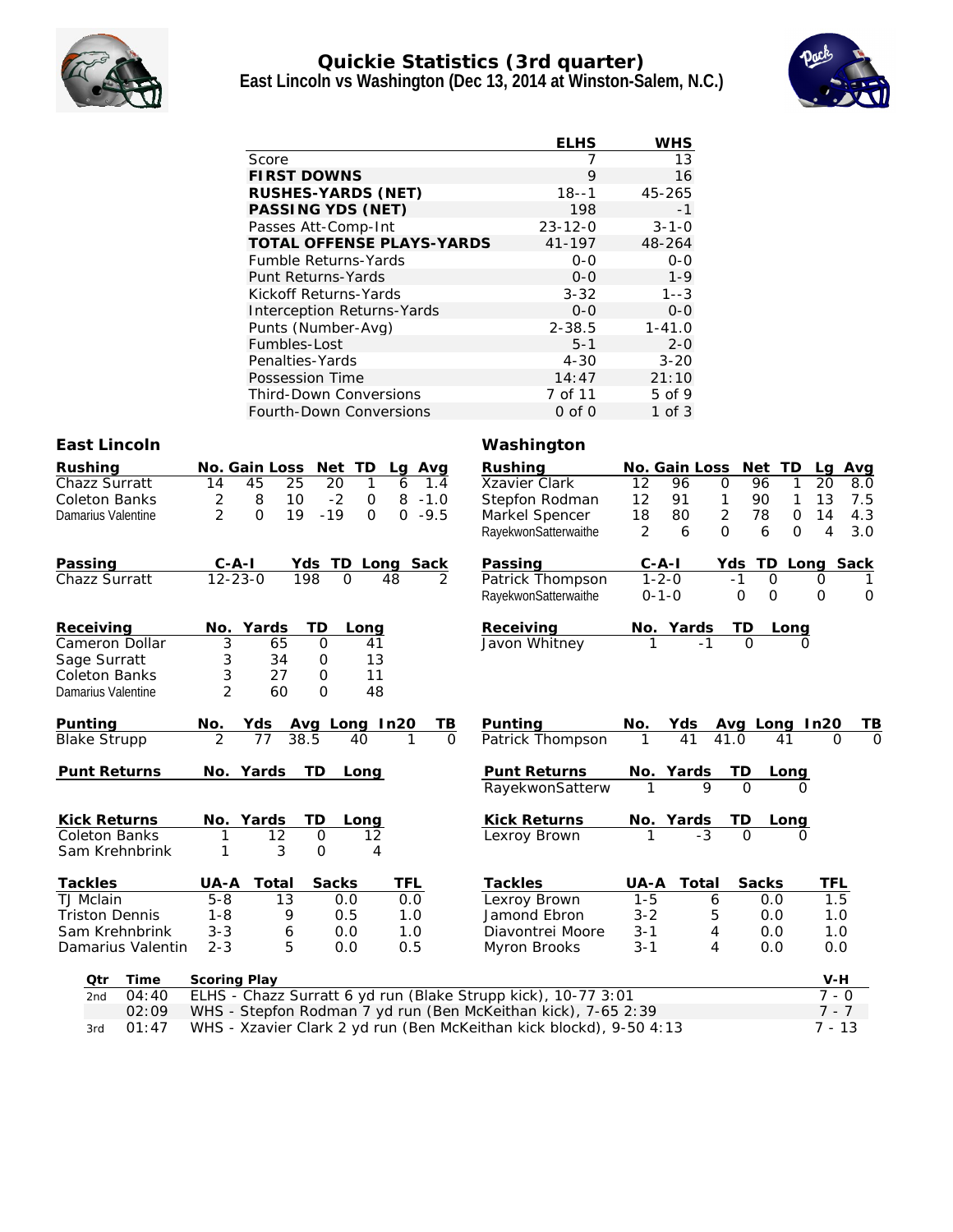

## **Play-by-Play Summary (4th quarter) East Lincoln vs Washington (Dec 13, 2014 at Winston-Salem, N.C.)**



| 4-2<br>Elhs 38                                    | Start of 4th quarter, clock 12:00.                                                                                                           |                 |
|---------------------------------------------------|----------------------------------------------------------------------------------------------------------------------------------------------|-----------------|
| $4 - 2$<br>Elhs 38<br>1-10 Elhs 43                | PENALTY WHS encroachment 5 yards to the ELHS43, 1ST DOWN ELHS.<br>Valentine, D. rush for 2 yards to the ELHS45 (Ebron, Jamond).              | X10             |
| $2 - 8$<br>Elhs 45                                | Surratt, Chazz rush for 1 yard to the ELHS46 (Jackson, Brandon).                                                                             |                 |
| Elhs 46<br>$3 - 7$                                | Surratt, Chazz pass incomplete to Tomberlin, Chris (Ebron, Jamond).                                                                          |                 |
| $4 - 7$<br>Elhs 46                                | Strupp, Blake punt 39 yards to the WHS15, downed.                                                                                            |                 |
| WASHINGTON drive start at 10:36.                  | 7 plays, 16 yards, 3:03                                                                                                                      |                 |
| 1-10 WHS 15                                       | Spencer, Markel rush for 3 yards to the WHS18, fumble forced by Schenck, Matt, fumble by                                                     |                 |
|                                                   | Spencer, Markel recovered by ELHS Dennis, Triston at WHS18, Dennis, Triston for 2 yards to                                                   |                 |
|                                                   | the WHS16 (Spencer, Markel).                                                                                                                 |                 |
|                                                   | 1 play, 3 yards, 0:08                                                                                                                        |                 |
| EAST LINCOLN drive start at 10:28.<br>1-10 WHS 16 | Surratt, Chazz pass complete to Valentine, D. for 6 yards to the WHS10 (Jackson, Brandon).                                                   |                 |
| 2-4 WHS 10                                        | Surratt, Chazz rush for 2 yards to the WHS8 (Peartree, Eric; Brown, Lexroy).                                                                 |                 |
| 3-2 WHS 08                                        | Surratt, Chazz pass complete to Valentine, D. for loss of 1 yard to the WHS9 (Ebron, Jamond).                                                |                 |
| $4 - 3$<br><b>WHS 09</b>                          | Surratt, Chazz pass complete to Banks, Coleton for 9 yards to the WHSO, 1ST DOWN ELHS,                                                       | P11             |
|                                                   | TOUCHDOWN, clock 08:50.                                                                                                                      |                 |
| <b>WHS 03</b><br>1-G                              | Strupp, Blake kick attempt good.<br>East Lincoln 14, Washington 13                                                                           |                 |
|                                                   | 4 plays, 16 yards, 1:44                                                                                                                      |                 |
|                                                   | Strupp, Blake kickoff 51 yards to the WHS9, Pope, Clinton return 11 yards to the WHS20                                                       |                 |
|                                                   | (Surratt, Chazz).                                                                                                                            |                 |
| WASHINGTON drive start at 08:44.<br>1-10 WHS 20   | Clark, Xzavier rush for no gain to the WHS20 (Lambeck, Lucas; Childers, Trevor).                                                             |                 |
| 2-10 WHS 20                                       | Spencer, Markel rush for 5 yards to the WHS25 (Mclain, TJ; Lambeck, Lucas).                                                                  |                 |
| 3-5 WHS 25                                        | Thompson, Pat. pass incomplete to Clark, Xzavier.                                                                                            |                 |
| $4 - 5$<br><b>WHS 25</b>                          | Thompson, Pat. punt 47 yards to the ELHS28, Valentine, D. return 0 yards to the ELHS28                                                       |                 |
|                                                   | (Moore, Diavontre; Brooks, Myron).                                                                                                           |                 |
| EAST LINCOLN drive start at 07:11.                | 3 plays, 5 yards, 1:33                                                                                                                       |                 |
| 1-10 Elhs 28                                      | Valentine, D. rush for loss of 2 yards to the ELHS26 (Windley, J.; Krajewski, Kyle).                                                         |                 |
| 2-12 Elhs 26                                      | Surratt, Chazz rush for loss of 1 yard to the ELHS25, out-of-bounds (Brooks, Myron).                                                         |                 |
| 3-13 Elhs 25                                      | Surratt, Chazz pass incomplete to Banks, Coleton.                                                                                            |                 |
| 4-13 Elhs 25                                      | Strupp, Blake punt 38 yards to the WHS37, fair catch by Satterwaithe, R<br>3 plays, minus 3 yards, 1:03                                      |                 |
| WASHINGTON drive start at 06:08.                  |                                                                                                                                              |                 |
| 1-10 WHS 37                                       | Spencer, Markel rush for 4 yards to the WHS41 (Lambeck, Lucas).                                                                              |                 |
| 2-6 WHS 41                                        | Clark, Xzavier rush for 4 yards to the WHS45 (Childers, Trevor; Mclain, TJ).                                                                 |                 |
| <b>WHS 45</b><br>$3 - 2$<br><b>WHS 38</b><br>4-9  | Rodman, Stepfon rush for loss of 7 yards to the WHS38 (Surratt, Chazz).<br>Thompson, Pat. punt 15 yards to the ELHS47, out-of-bounds.        |                 |
|                                                   | 3 plays, 1 yard, 2:08                                                                                                                        |                 |
| EAST LINCOLN drive start at 04:00.                |                                                                                                                                              |                 |
| 1-10 Elhs 47                                      | Banks, Coleton rush for 3 yards to the 50 yardline (Jackson, Brandon; Krajewski, Kyle).                                                      |                 |
| $2 - 7$<br>Elhs 50<br>Elhs 50<br>$2 - 7$          | Timeout East Lincoln, clock 03:19.<br>Surratt, Chazz rush for 14 yards to the WHS36, 1ST DOWN ELHS                                           | R12             |
|                                                   | (Satterwaithe, R.; Moore, Diavontre).                                                                                                        |                 |
| 1-10 WHS 36                                       | Surratt, Chazz rush for 29 yards to the WHS7, 1ST DOWN ELHS                                                                                  | R <sub>13</sub> |
|                                                   | (Jackson, Brandon; Moore, Diavontre).                                                                                                        |                 |
| <b>WHS 07</b><br>1-G                              | PENALTY ELHS delay of game 5 yards to the WHS12.                                                                                             |                 |
| 1-G<br><b>WHS 12</b><br>2-G WHS 01                | Surratt, Chazz rush for 11 yards to the WHS1 (Brooks, Myron; Ebron, Jamond).<br>Surratt, Chazz rush for no gain to the WHS1 (Brown, Lexroy). |                 |
| 3-G WHS 01                                        | Timeout Washington, clock 01:11.                                                                                                             |                 |
| $3-G$<br><b>WHS 01</b>                            | Surratt, Chazz rush for loss of 1 yard to the WHS2 (Ebron, Jamond; Credle, Hasaan), timeout                                                  |                 |
|                                                   | Washington, clock 01:03.                                                                                                                     |                 |
| <b>WHS 02</b><br>4-G<br>4-G WHS 01                | PENALTY WHS encroachment 1 yards to the WHS1.<br>Surratt, Chazz rush for no gain to the WHS1 (Peartree, Eric; Brown, Lexroy).                |                 |
|                                                   | 7 plays, 52 yards, 3:04                                                                                                                      |                 |
| WASHINGTON drive start at 00:56.                  |                                                                                                                                              |                 |
| 1-10 WHS 01                                       | Spencer, Markel rush for 18 yards to the WHS19, 1ST DOWN WHS (Dennis, Triston).                                                              | R17             |
| 1-10 WHS 19                                       | Thompson, Pat. pass incomplete to Bridgeman, Zac (Dennis, Triston).                                                                          |                 |
| 2-10 WHS 19<br>2-10 WHS 19                        | Timeout East Lincoln, clock 00:40.<br>Spencer, Markel rush for 3 yards to the WHS22 (Dennis, Triston; Childers, Trevor).                     |                 |
| 3-7 WHS 22                                        | Thompson, Pat. pass complete to Whitney, Javon for 7 yards to the WHS29, 1ST DOWN WHS                                                        | P18             |
|                                                   | (Valentine, D.).                                                                                                                             |                 |
| 1-10 WHS 29                                       | PENALTY WHS intentional grounding 11 yards to the WHS18.                                                                                     |                 |
| 2-21 WHS 18                                       | Thompson, Pat. rush for 14 yards to the WHS32 (Strupp, Blake).                                                                               |                 |
|                                                   | End of game, clock 00:00.                                                                                                                    |                 |

*5 plays, 31 yards, 0:56*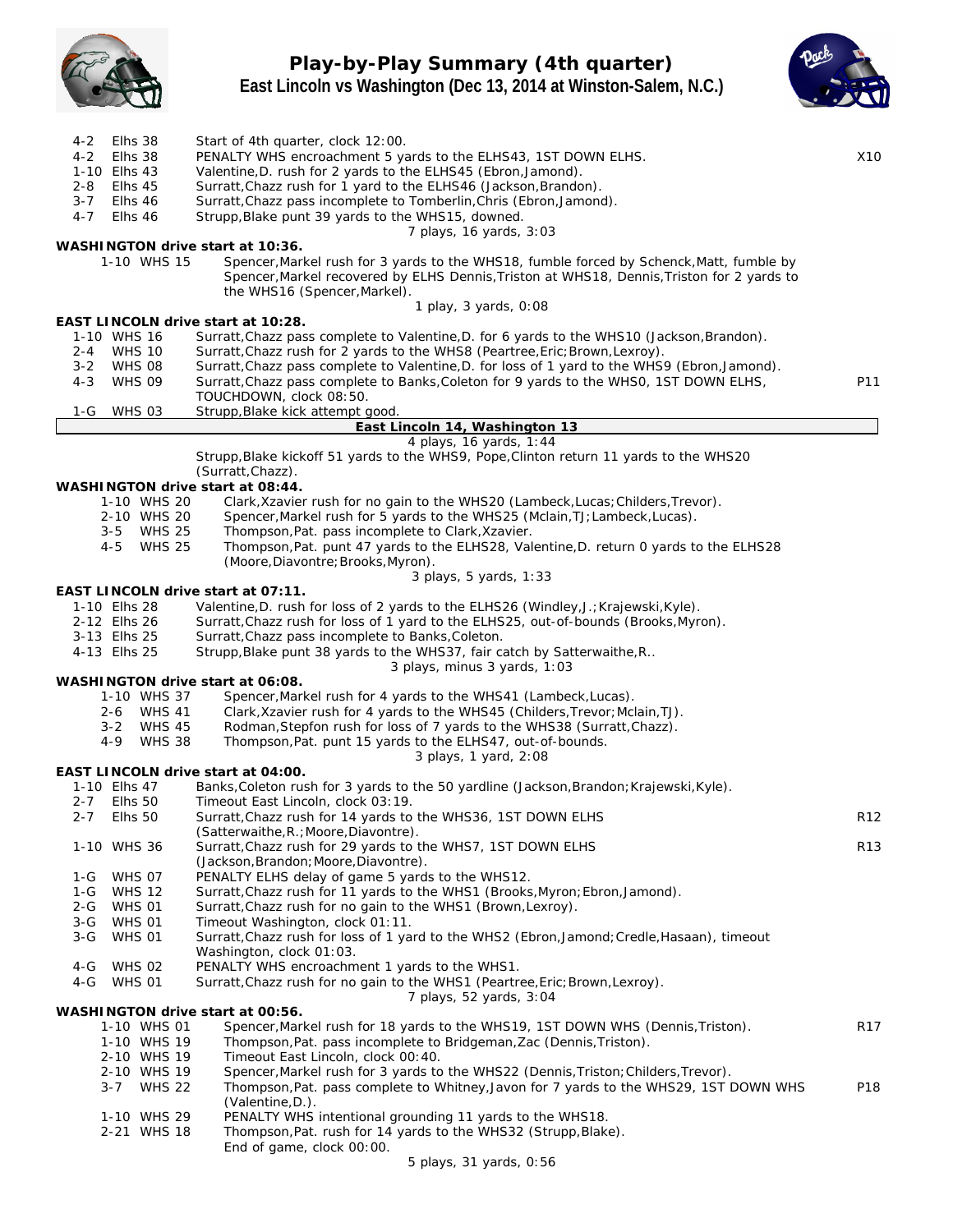

# *Play-by-Play Summary (4th quarter) East Lincoln vs Washington (Dec 13, 2014 at Winston-Salem, N.C.)*



| FINAL SCORE: East Lincoln 14, Washington 13 |          |              |    |           |        |   |                    |         |          |                  |           |  |
|---------------------------------------------|----------|--------------|----|-----------|--------|---|--------------------|---------|----------|------------------|-----------|--|
|                                             |          |              |    |           |        |   |                    |         |          |                  |           |  |
| Quarter Summary                             | Score    | Time<br>Poss | R. | 1st Downs |        |   | Conversions<br>3rd | 4th     | Rushing  | Passing          | Penalties |  |
| East Lincoln                                |          | 7.07:15      |    | 2 1 1     |        | 4 | $O - 4$            | $1 - 2$ | 12-58    | $3 - 5 - 0 - 14$ | $1 - 5$   |  |
| Washington                                  | $\Omega$ | 04:45        |    |           | $\cap$ |   | $1 - 3$            | റ-റ     | $9 - 44$ | $1 - 3 - 0 - 7$  | $3 - 17$  |  |